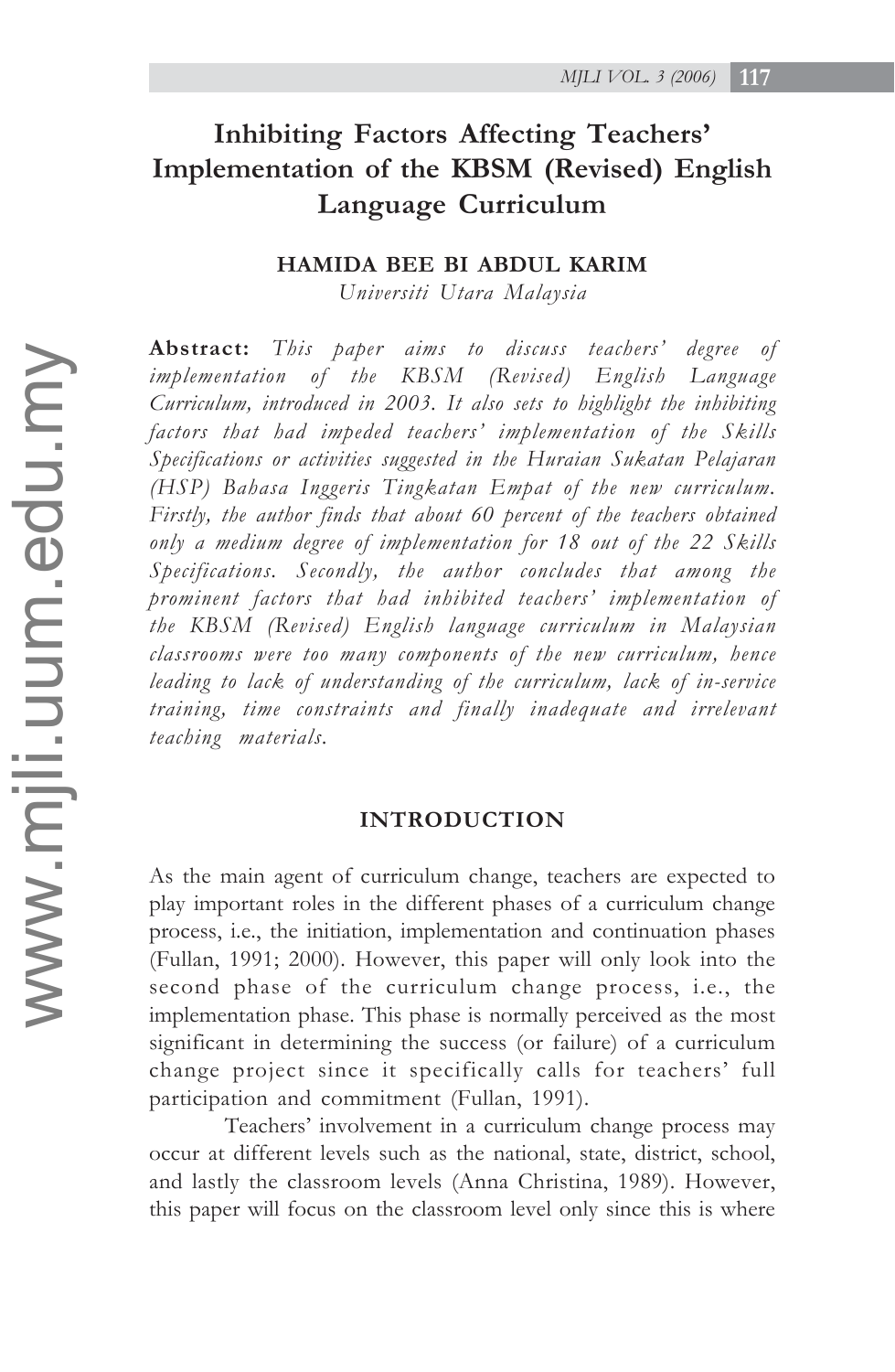the teachers play their most important role in the curriculum change process. The study conducted looked into the teachers' degree of implementation solely from the teachers' perceptions since the curriculum had just been implemented for a period of ten months (January till October 2003). As such, at the time the study was conducted, the author felt that it was too early to seek the views of others such as the curriculum officers, principals, parents or even students.

#### **Curriculum Changes in Malaysia since Independence**

The literature shows that changes in the English language curriculum increased after Malaysia gained her independence in 1957. Many important issues were raised during that time such as the variety of English that should be taught, and the cultural forms and contexts that should be included in the syllabus. All these took place due to two main reasons. The first was the strong nationalist sentiments that prevailed at that time. The second was the politicians' influential role in moulding the English language curriculum, i.e., to limit the status of English as only a compulsory subject instead of as a medium of instruction in both primary and secondary schools (Solomon, 1988).

The implementation of the *Kurikulum Baru Sekolah Rendah* (*KBSR)* in 1982 and the *Kurikulum Bersepadu Sekolah Menengah* (*KBSM)* in 1988 inevitably led to the introduction of two new English Language syllabuses, known as the *KBSR English Language Syllabus* and the *KBSM English Language Syllabus*. Basically, the *KBSR* and *KBSM* are skills-based syllabuses advocating the communicative approach to English language teaching (Rajaretnam & Nalliah, 1999). The emphasis is on the acquisition of the four language skills of listening, speaking, reading, writing and also the enhancement of communicative ability.

The most current change in the English language curriculum in the secondary schools is the *KBSM* (Revised) English Language Curriculum. This curriculum was first introduced into Form One and Form Four in 2003. There is a shift in focus compared to the previous *KBSM* English Language Syllabus *(Kementerian Pendidikan Malaysia*, 2003). The main feature of this new curriculum is that instead of just highlighting the four skills, i.e., listening, speaking, reading and writing, it also pays attention to communication skills.

As such, the new English language curriculum is organized in a manner that reflects the way English is actually used in society in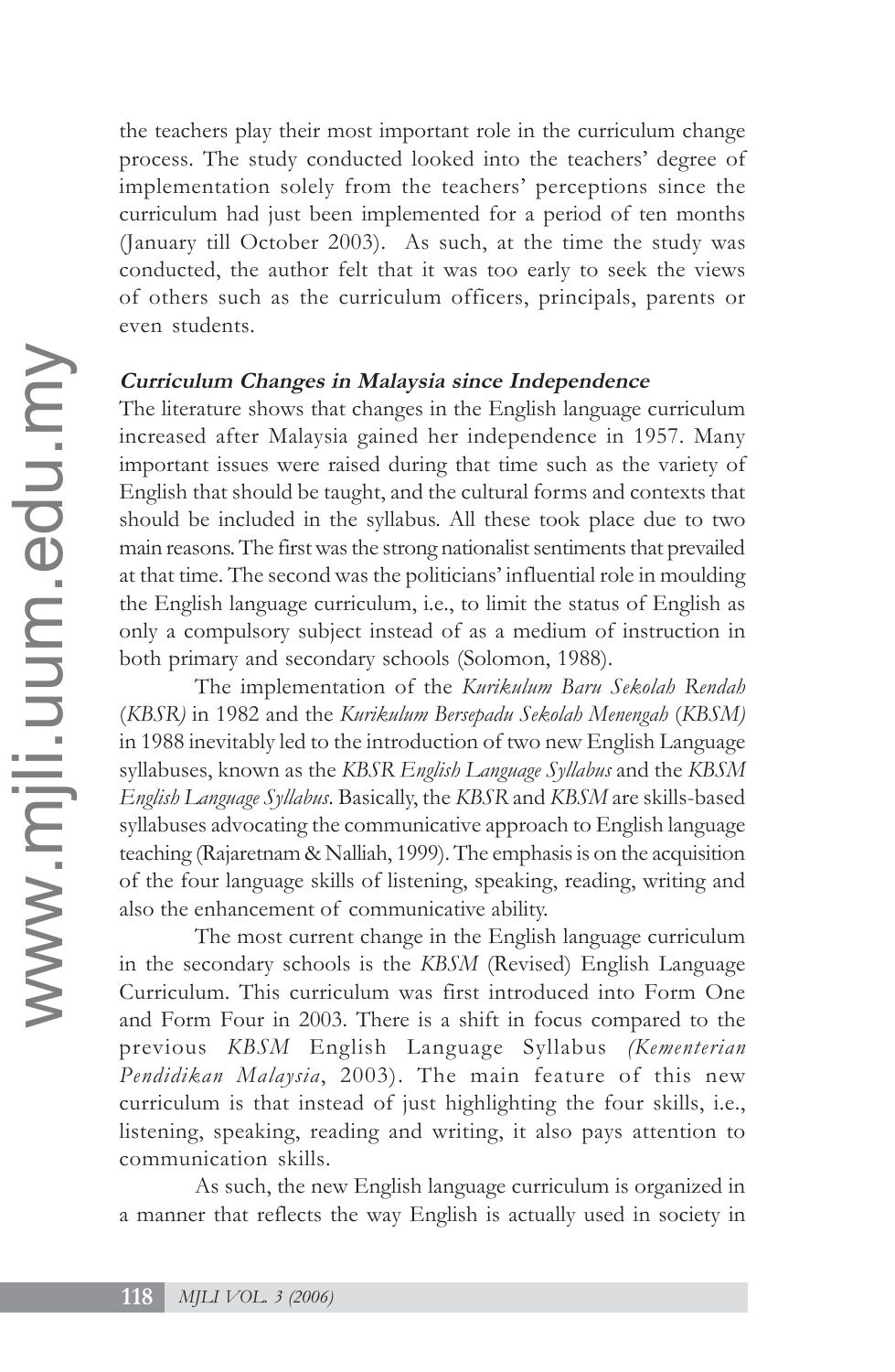everyday life *(Kementerian Pendidikan Malaysia*, 2002). The English syllabus at the secondary level specifies the content to be taught in Form One and Form Four, and they are divided into three main sections:

- 1. The Learning Outcomes that specify the skills to be achieved by the students in the three main areas of language use, i.e. the Interpersonal, the Informational and the Aesthetic. These areas incorporate the integration of the four language skills of listening, speaking, reading and writing.
- 2. The Language Content that outlines the grammar, the sound system and the word list to be incorporated into the lessons in the classroom.
- 3. The Educational Emphases that incorporate global developments in education such as ICT skills, thinking skills and the Multiple Intelligence theory. All these should be utilized and woven into activities and teaching materials used in the classroom.

## **The Form Four KBSM (Revised) English Language Curriculum Specifications**

The syllabuses of the KBSM (Revised) English Language Curriculum are further detailed out in the Curriculum Specifications. These are actually separate documents prepared for each year of the secondary school, known as *the Huraian Sukatan Pelajaran* (Kementerian Pendidikan Malaysia, 2003). Each document serves as a guide to the teachers in terms of the skills that students should achieve by the end of the year, the topics or themes to be covered in class, and also the vocabulary, grammar items and the sound system to be taught to students.

The Curriculum Specifications for Form Four are made up of three main sections, i.e. the Learning Outcomes and Specifications, the Language Content and the Educational Emphases. However, this paper will only look into the first section since it forms the main focus of the English language or the *Huraian Sukatan Pelajaran Bahasa Inggeris Tingkatan Empat* and contains the Learning Outcomes and Skills Specifications to be achieved by students by the end of Form Four. These Skills Specifications are as detailed out in Section I of the Form Four Curriculum Specifications or the *Huraian Sukatan Pelajaran Bahasa Inggeris Tingkatan 4* (Kementerian Pendidikan Malaysia, 2003).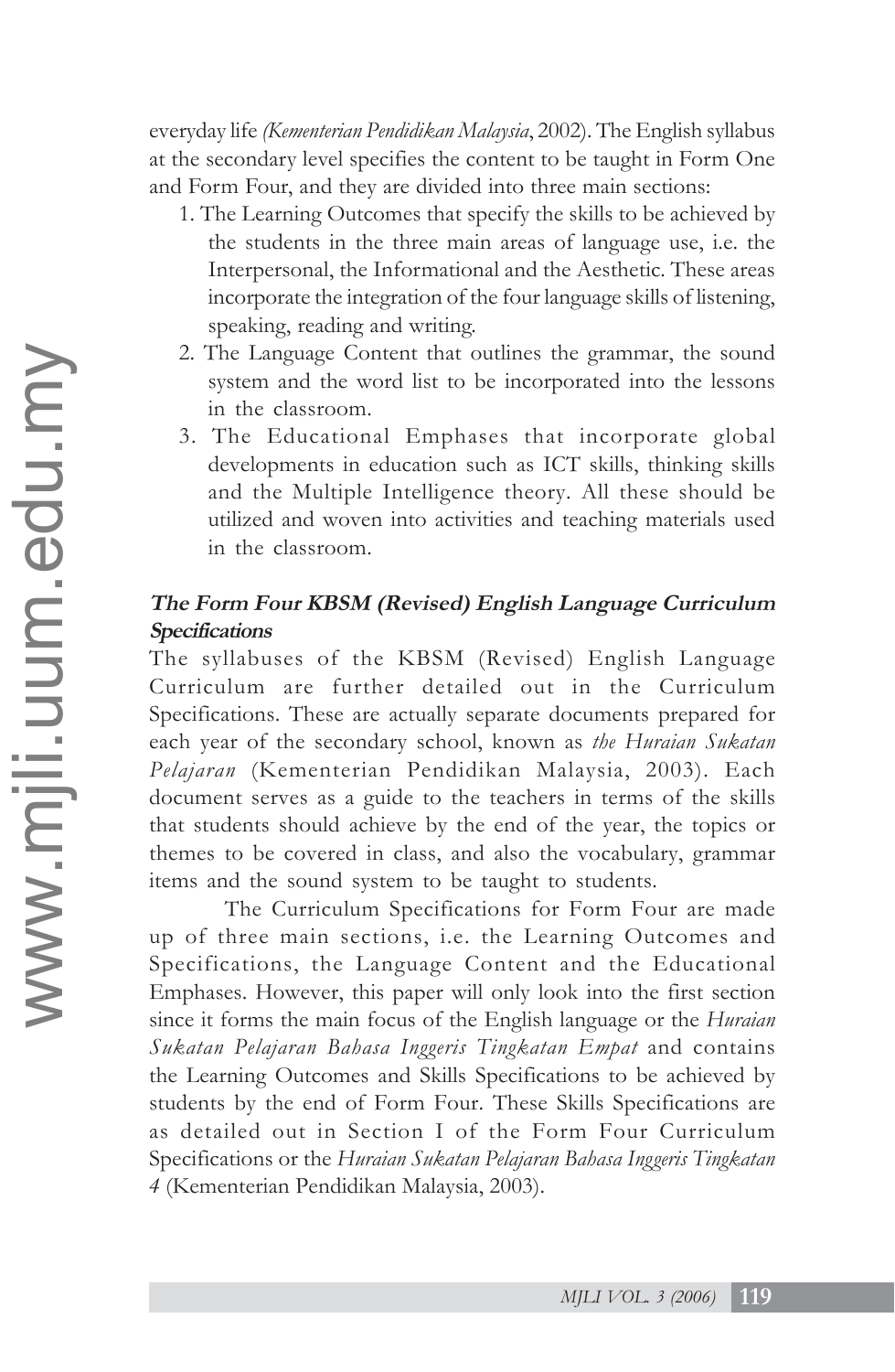#### **The Learning Outcomes and Skills Specifications**

This part of the English Language syllabus is in turn made up of three main sections and they are presented in three columns in the reference booklet:

#### **Column 1**

This is entitled the Learning Outcomes and consists of the final outcomes related to the skills to be achieved by learners by the end of the year. The Learning Outcomes are spelled out under the three main areas of language use, *Interpersonal Use*, *Informational Use* and *Aesthetic Use.*

Language for Interpersonal Use aims to enable students to establish and maintain friendships and to collaborate with people in doing certain things. There are a total of 22 skills in this area. Language for Informational Use aims to enable students to use English language to obtain, process and give information, while Language for Aesthetic Use aims to provide students with the skills necessary to enjoy literary texts at a level suited to their language proficiency and develop in them the ability to express themselves creatively.

However, it should be noted that this study only focussed on the Skills Specifications of *Language for Interpersonal Use* since it was perceived as the most important and difficult to teach by a majority of teachers interviewed. In fact, some of them confessed that this area was the most problematic for them as well as the students.

#### **Column 2**

This is termed as the *Skills Specifications,* and it sets out in detail the skills to be achieved by students in Form Four. The skills specifications are the focus of the questionnaire in this study. This column breaks down the larger outcomes in Column 1 into more manageable skills and sub-skills for teaching and learning. The skills have been set out into three levels ranging from the more basic to the more advanced levels. More specifically, Level 1 spells out the basic skills to be achieved by all learners, regardless of their proficiency level. After completing the tasks in Level 1, teachers may then proceed to the activities in LEVEL 2, and eventually to LEVEL 3. However, teachers should be aware that not all learners *should* or *could* progress to LEVEL 3, particularly the slower ones.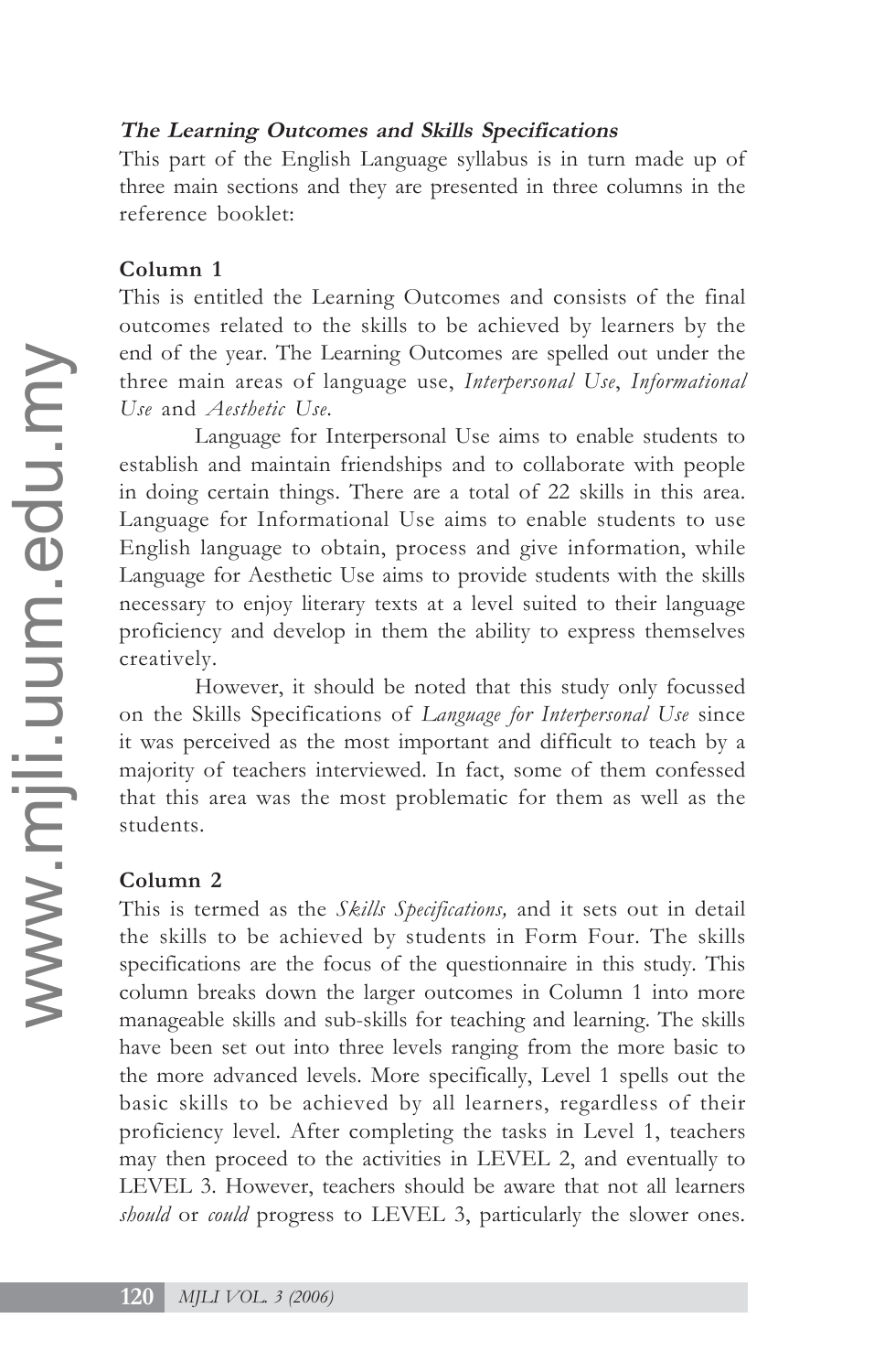More importantly, the teachers should attempt, at least, to bring a majority of students up to LEVEL 2 (Kementerian Pendidikan Malaysia, 2003).

### **Column 3**

This column is prepared to assist teachers and is entitled *Examples/ Activities/Notes.* It contains the teaching points, examples of activities that should be carried out, and certain explanations to direct teachers on how to achieve the intended Learning Outcomes. However, teachers are cautioned that they should not depend on the examples provided in the Curriculum Specifications only. They should "use their initiative, imagination and creativity to extend the experiences of their learners, to reinforce what has been learnt and to create challenging language tasks" (Kementerian Pendidikan Malaysia, 2003, pp. 2). This means that teachers should use their own ideas and materials for teaching to supplement those provided by the authorities such as the Curriculum Development Centre.

#### **Problems Related to the Implementation of a New Curriculum**

In a centrally based education system such as Malaysia, there are bound to be various problems in the implementation phase of a curriculum change process. According to McNeil (1977), one of the main problems faced by curriculum developers at the national level is ensuring that teachers actually use the "products" as they had been intended to in their respective schools. The implementation of curriculum change is also proven to be problematic by Goodlad (1979), who discovered that many teachers failed to carry out effectively the new curriculum given to them, as they did not have clear-cut ideas as to what was actually expected of them in order to implement the proposed changes in their classrooms. To make matters worse, many teachers are not aware of the major factors that "affect their implementation, which in turn affect the extent of their implementation (or continuation) of the change" (Fullan, 1982, p. 55).

In the local context, many shortfalls have been observed in studies conducted on classroom teaching and assessment procedures. The first is the teachers' low (or lack of) understanding of the new curriculum since they played a minimal role in planning it. In Malaysia, teachers are treated as passive implementers of any curriculum changes or innovations that have been determined by the authorities at the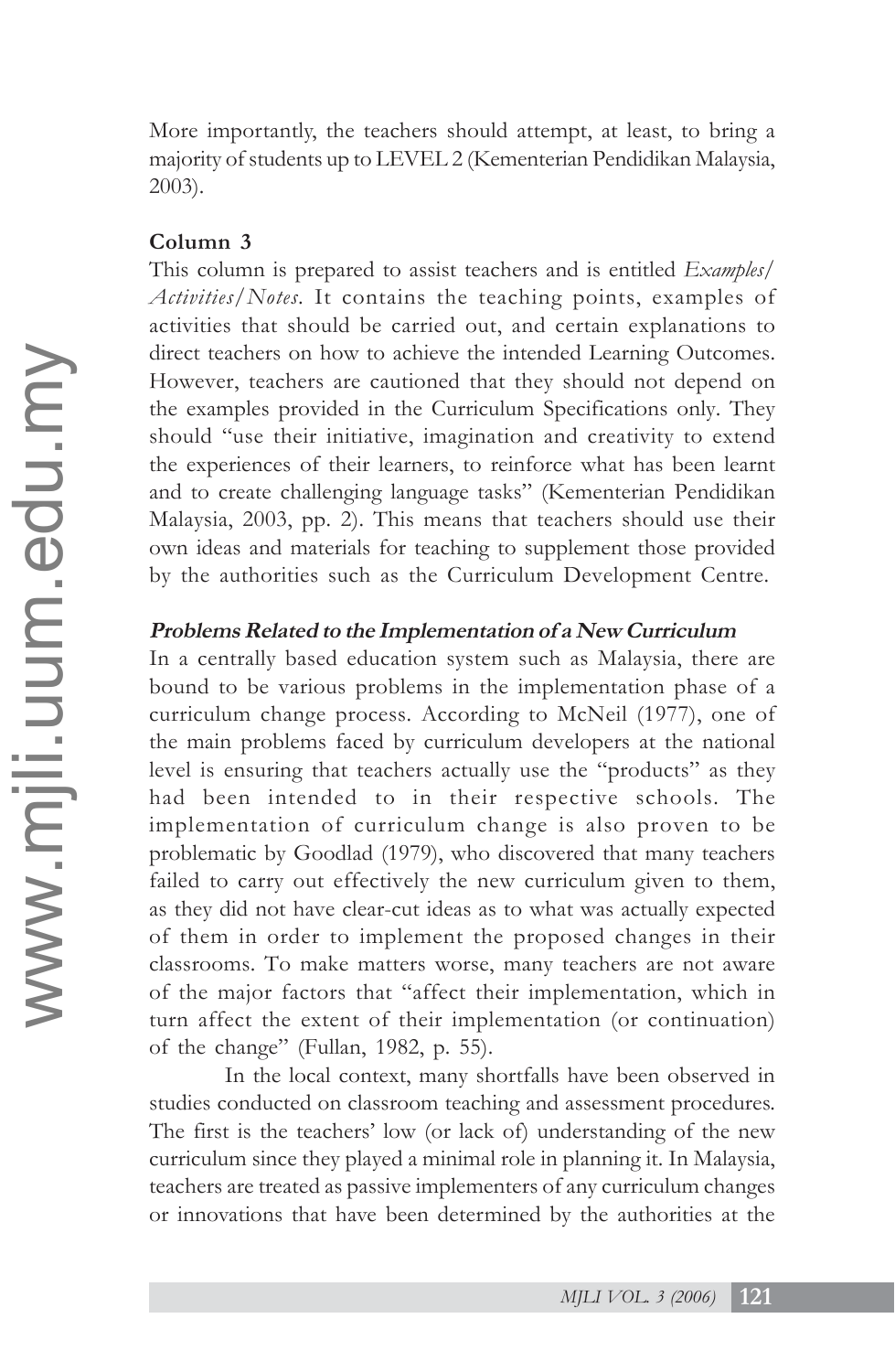national level (Khatijah, 1989). As such, they have very little or no say at all in the planning and designing of a new curriculum that they are ultimately responsible for implementing. An example is the switch to English as the medium of instruction for the teaching of mathematics and science, which is regarded by teachers as an abrupt move (Pandian & Ramiah, 2002). Teachers themselves have expressed the view that they would like to play a more active role in the curriculum development process (Anna Christina, 1989). It can be concluded here that Malaysian teachers would like to be more proactive and involved in planning and designing a curriculum, and not just be mere implementers of it.

Goodlad (1979) and Fullan (1991) assert the importance of teachers' active role in curriculum development to ensure that they really understand what they are expected to carry out in the classrooms. In her study, Hannah Danesvari (1995) implies that the lack of teachers' involvement in curriculum development and revision has led to their inability to effectively implement the proposed changes. This scenario is also reflected in Orland-Barak, Kemp, Ben-Or & Levi's study (2004) which suggests the importance of teachers playing the role of curriculum developers which could maximize their actual implementation in the classroom. Issa Meyes' study (1994) also confirms this notion when a majority of the teachers recorded only a mediocre degree of implementation of a newly introduced curriculum on a ruralization program in Mali. Thus, it can be summed from all the findings that the success of curriculum changes greatly depends on what the teachers understand in the initial stages of a curriculum development and ultimately carry out in the classroom.

Noor Azmi (1988) concluded that the teachers' degree of implementation of the *KBSR* was generally low due to lack of guidance and supervision of their work by the authorities concerned. Training is vital in ensuring that teachers get the appropriate language support to enable them to effectively (Cheng, 1994; Pandian & Ramiah, 2000). Agrawal (2004) asserts the importance of teachers' role and in-service training when she claimed that they were among the factors that had facilitated the teaching of listening, speaking, reading and writing skills in the English language classroom. All these go to show that it is very important for the authorities concerned to increase competence among teachers in order to ensure effective implementation of a curriculum.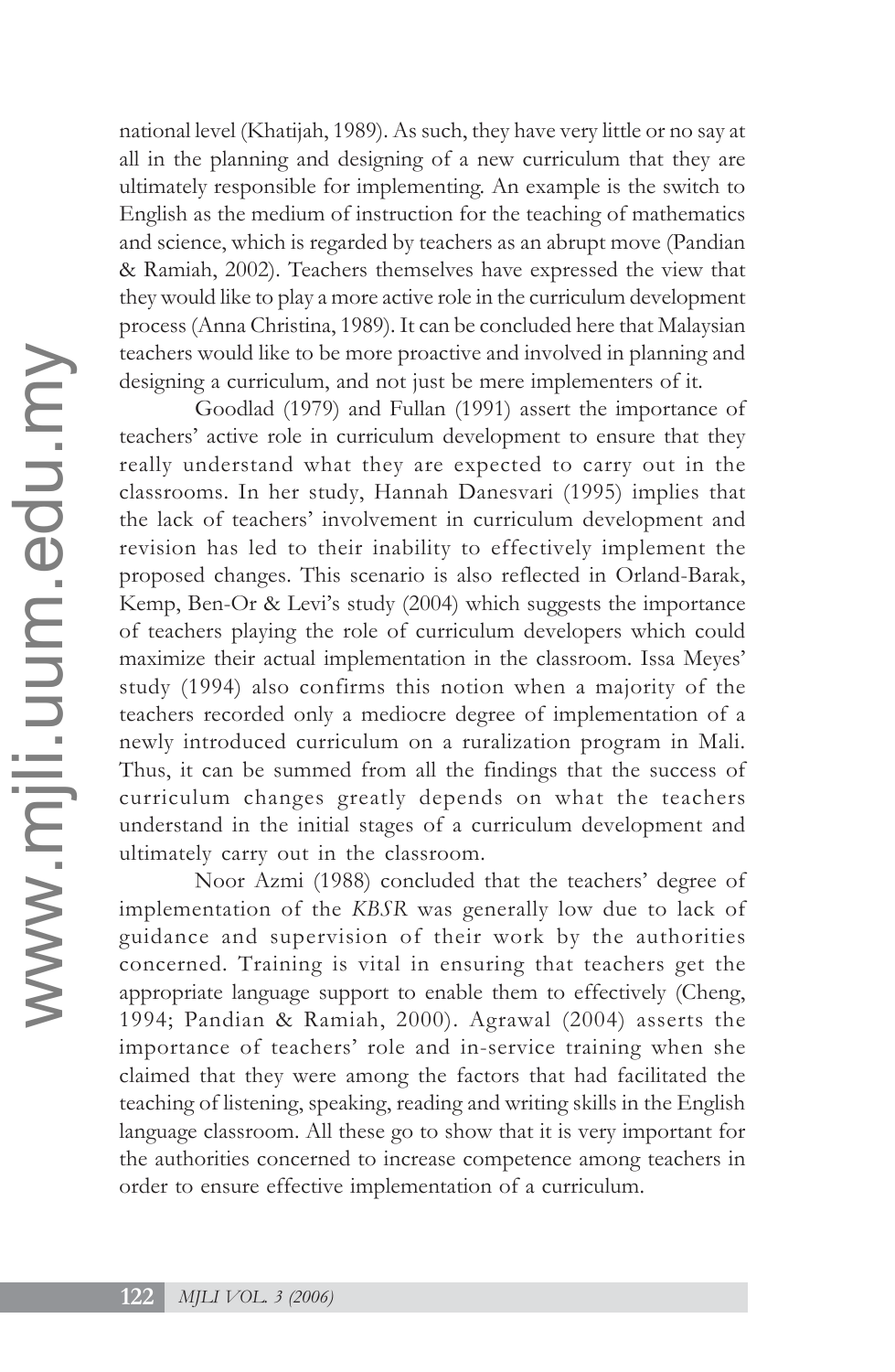Suaidi (1995) and Punitha Vathy (1998) conclude that although teachers have accepted the *Kurikulum Baru Sekolah Rendah (KBSR)*, they still faced difficulties such as over-sized classes and having to carry out too many learning activities. Issa Meyes (1994) also attributed teachers' failure to carry out many of the activities recommended in the program to time constraints and the fact that teachers had too many activities to be carried out. In addition, teachers may lack opportunities and competence to plan lessons and activities properly for their pupils (Cheng, 1994).

Another problem that has been identified in the Malaysian context is the inadequate amount of teaching materials made available to teachers (Noor Azmi, 1988). The problem seems to persist, as is reflected in the recent findings of Tengku Zawawi's study (2004) on the use and integration of computers in the mathematics curriculum. Adamson (2003) asserts that a good curriculum requires, among others, a blend of suitable teaching materials (basically in the form of innovative textbooks), a variety of pedagogical approaches and a structured training programme.

The above discussion suggests that teachers in Malaysia have faced various in implementing the KBSR and KBSM curriculums, and they continue to face do so. It also highlights the importance of increasing competence among teachers to ensure effective implementation of a curriculum. Among others, teachers should be provided with appropriate skills and know-how to use a curriculum in the classroom, relevant and adequate teaching and learning materials, and also well-planned and organized in-service training on a regular basis.

### **Objectives of the Study**

Teachers are the main agents of curriculum implementation, especially in the case of a newly introduced one. Thus, the success, (or failure) of the new curriculum is very much in the hands of teachers. Therefore, there is an urgent need for more studies to look into problems Malaysian teachers are facing in implementing a curriculum, particularly a new one. The purpose is to highlight these problems to all parties concerned, especially the authorities, parents and also to the teachers themselves. Ultimately, it is hoped that the authorities can take appropriate measures to overcome these problems, and thus assist teachers in their implementation of the curriculum.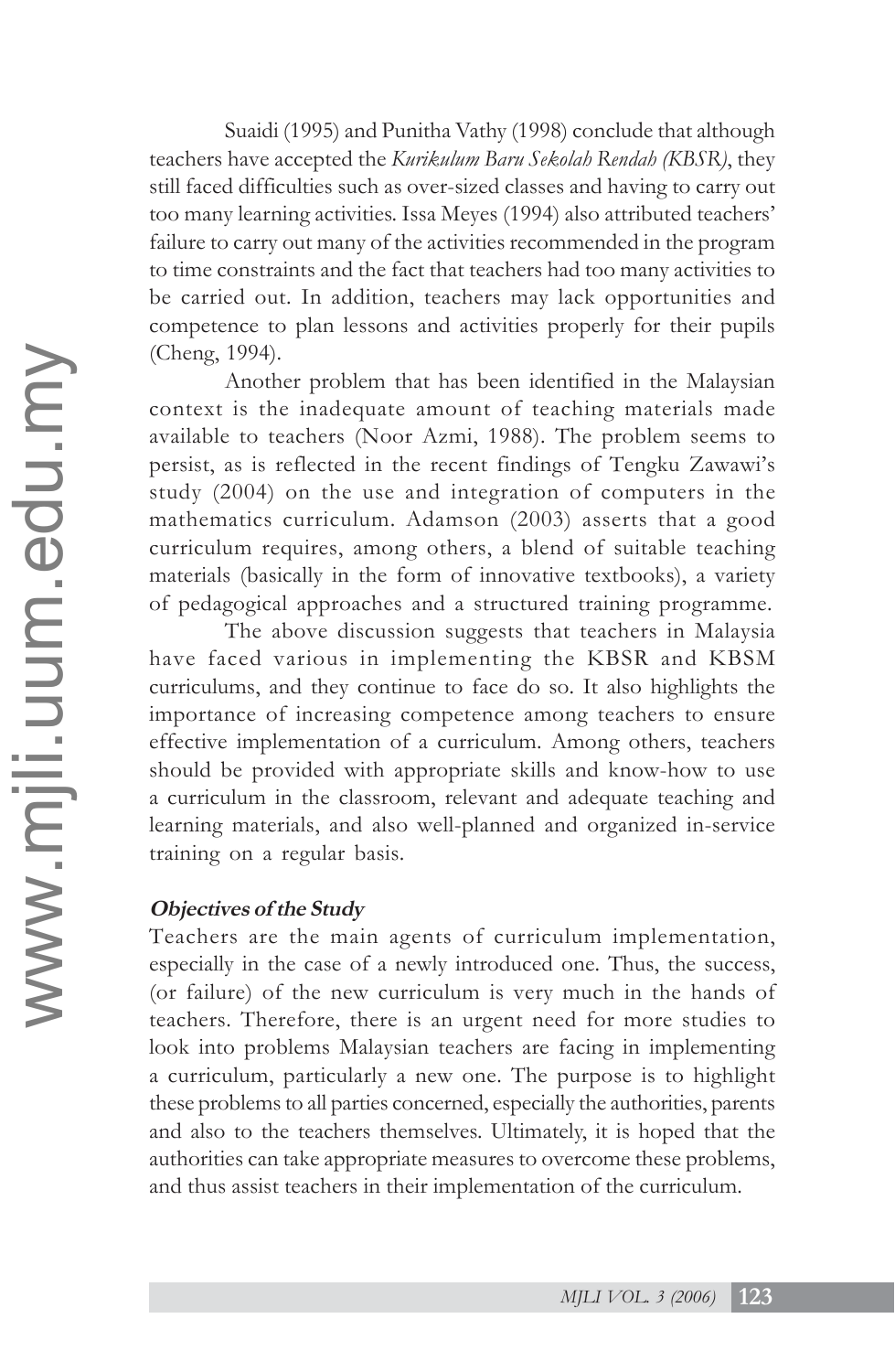Firstly, this study sets to determine how far the teachers perceived to have carried out the newly adopted curriculum changes in their classrooms. This is done by assessing the teachers' degree of implementation of the Skills Specifications laid out in the *Huraian Sukatan Pelajaran Bahasa Inggeris Tingkatan Empat* (Kementerian Pendidikan Malaysia, 2003). Secondly, this study sets to highlight the teachers' perceptions of the inhibiting factors that have impeded their efforts in implementing this new curriculum.

In line with the above objectives, this paper sets to answer the following research questions:

- 1. What are the teachers' perceptions of their degree of implementation of the Skills Specifications as outlined in the *Huraian Sukatan Pelajaran Bahasa Inggeris Tingkatan Empat*?
- 2. What are the inhibiting factors that have impeded the teachers' implementation of the *KBSM* (Revised) English Language Curriculum in the classroom?

#### **METHODOLOGY**

#### **Sampling**

Although the new English language curriculum was launched for use throughout the nation, this study only looked into its implementation in the state of Kedah. Altogether, there were a total of 75 schools that took part in this study. One important consideration in selecting the sample schools was that they must offer Form Four classes. This pre-condition was important because the focus of this study is on the implementation of the new English language curriculum in Form Four only.

The stratified random sampling method was employed and a total of 203 teachers had been identified as the sample of this study. This number was deemed adequate since a number lesser than this may invite validity and reliability problems, especially if many of the teachers do not respond to the questionnaires distributed. One limitation related to sampling was that although there were many English teachers in each school, only an average of two or three teachers were involved in teaching Form Four classes in each of the 75 schools involved in this study.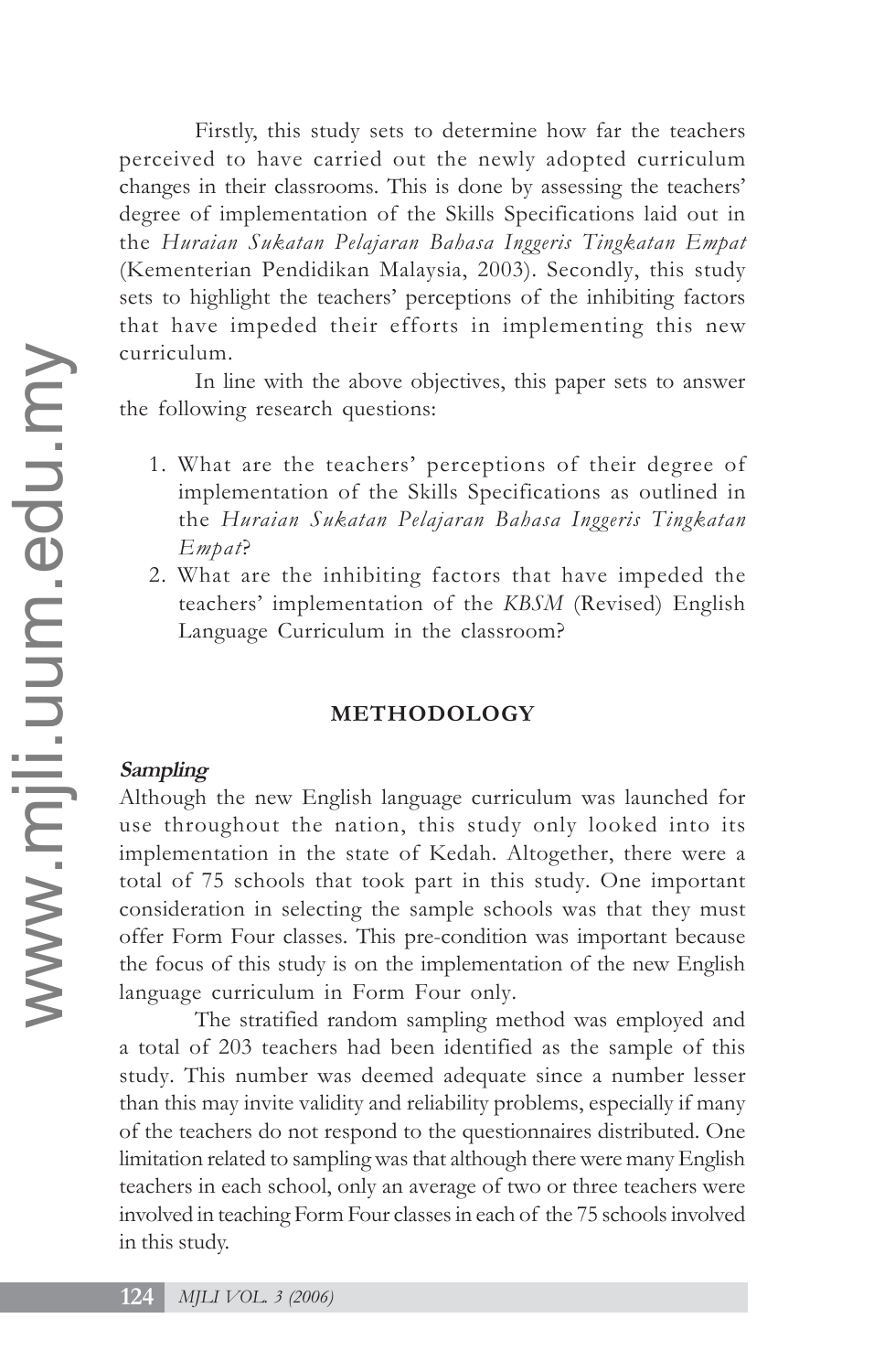#### **Instrumentation**

The specific research tools used in this study were the questionnaire and interview. The questionnaire was chosen as the main instrument of this study since it would produce a broad database across a large population (Neuman, 1997). This is in line with the first objective of the study i.e. to obtain a global picture of the teachers' perceptions of their degree of implementation of the new English language curriculum.

The face-to-face interview method was used as the second instrument to generate more data and to corroborate the data gathered from the previously conducted questionnaire (Merriam, 1990). The purpose was to elicit further information from teachers, particularly regarding the second objective of this study, i.e. factors that had inhibited their implementation of the new English language curriculum. The interview questions were therefore an extension of the questionnaire. The format used was the semi-structured interview to provide teachers with more opportunity and freedom to express their opinions and experience (Borg and Gall, 1989).

#### **The Questionnaire**

It should be noted that the questionnaire used in this study had been adapted from Issa Meyes' (1994) study. However, it had been adapted to suit the local situations and respondents of this study, and was pilot-tested to further ascertain the suitability of the items as well as their validity and reliability. Firstly, expert judgment of a few curriculum experts were sought to ascertain the overall validity of the questionnaire. Secondly, to ensure the reliability and consistency of teachers' responses, three items from the questionnaire were randomly selected (Items No. 3, No. 6 and No. 12), worded differently and included in the questionnaire as Items No. 23, No. 24 and No. 25. The teachers' scores for the three items (No. 3, No. 6 and No. 12) were correlated to the last three items respectively. The Pearson Correlation test of significance showed significant results of 0.027, 0.036 and 0.025 (correlation was significant at the 0.05 level), indicating that the items in the questionnaire had high reliability and consistency.

The questionnaire consists of questions related to the first objective of the study, i.e. to determine the teachers' perceptions of their degree of implementation of the new English language curriculum. It was based on the 22 Skills Specifications for the first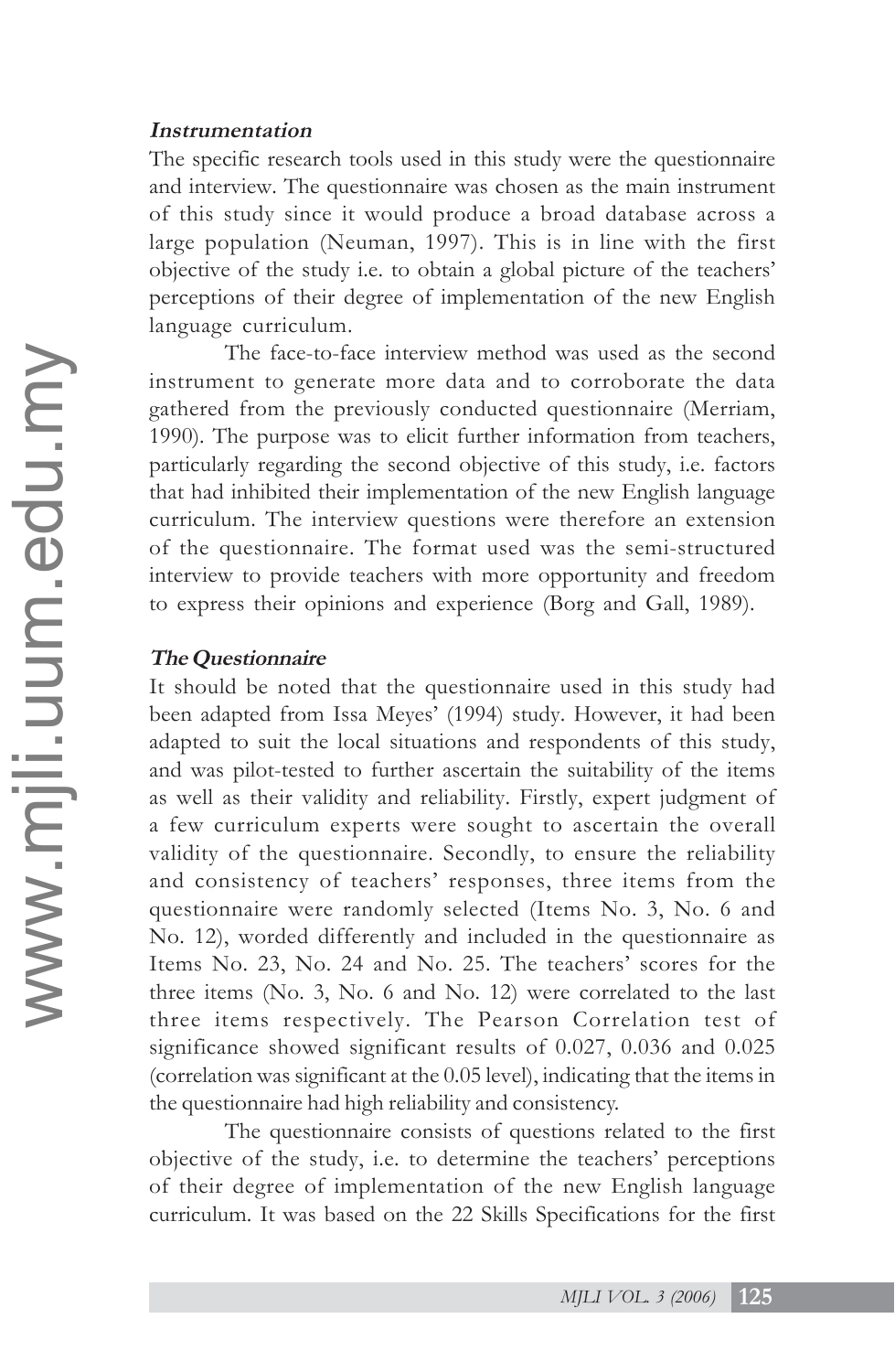Learning Outcome of the new curriculum, i.e. Language for Interpersonal Use. These Skills Specifications are as detailed out in Section I of the Form Four Curriculum Specifications or the *Huraian Sukatan Pelajaran Bahasa Inggeris Tingkatan 4* (Kementerian Pendidikan Malaysia, 2003). Teachers were required to respond to the questionnaire by stating whether they had implemented all the 22 Skills Specifications under the Language for Interpersonal Use.

The questionnaire required teachers to state whether they had implemented all the activities listed down for each of the 22 Skills Specifications as specified in the *Huraian Sukatan Pelajaran Bahasa Inggeris Tingkatan Empat* 2003*.* Five specific activities were listed down for each Skills Specification, labeled as *(a) to (e).* A sixth option labeled as *(f) - "Others"* - was provided to allow teachers to include other activities they had carried out in their classes that were not listed in the *(a) to (e)* options.

The teachers' responses in the questionnaire were measured on a three-point scale, ranging from 1 to 3. This scale was adapted from Issa Meyes' (1994) study. If a teacher ticked 0 to 1 activity, he or she was awarded 1 point. A teacher who ticked 2 or 3 activities was awarded 2 points, and finally teachers who ticked 4 activities and above were awarded a full 3 points. Since there was a total of 22 Skills Specifications, the highest possible score a teacher could obtain was 66 points, while the lowest possible score was 0 point.

### **The Interview**

The interview method was used to probe into the teachers' views and opinions regarding the factors that had inhibited the teachers' implementation of the new English language curriculum. This face-toface interview was to provide deep, rather than broad set of knowledge about a particular phenomenon or problem since teachers could be more explicit in expressing their views regarding the problems they face in implementing the new curriculum (Neuman, 1997; Borg & Gall, 2002).

However, it was not possible for the researcher to interview all the respondents of this study, mainly due to time constraint. The descriptive data obtained from the questionnaire administered earlier had categorized the teachers into three groups, based on their degree of implementation. Hence the teachers were categorized into three groups, i.e. those with a high degree of implementation, a medium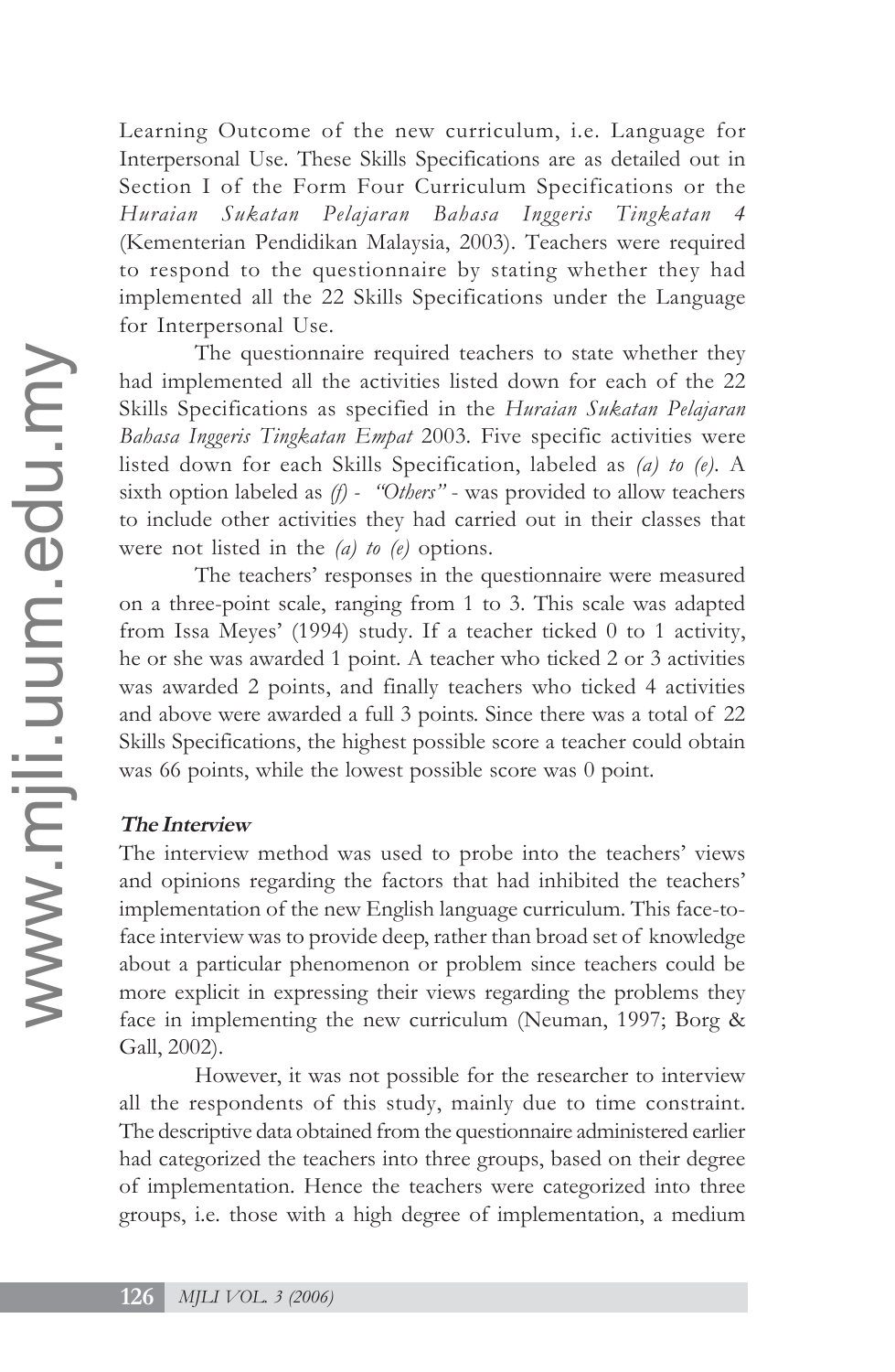degree of implementation, and a low degree of implementation of the new English language curriculum.

All in all, 35 teachers were interviewed. They were randomly selected from each of the three degrees of implementation they belonged to. Since there was the most number of teachers with medium degree of implementation, about 10 percent of them or 15 in number were short-listed for interviewing. However, the number of teachers with low and high degrees of implementation groups was quite small i.e. only 30 and 25 teachers respectively. Therefore, ten teachers were randomly selected from each of the two groups. All the teachers identified were requested to fill up a consent form, thereby indicating their willingness to participate in study. They were also given the assurance that all their responses would be treated with the strictest confidence.

The interview was conducted mainly for the purpose of answering the second question of the study, i.e. What are the inhibiting factors that had impeded their implementation of the KBSM (Revised) English Language Curriculum? Thirty-five teachers were randomly selected for the interview. Seven of them were interviewed individually while the rest were interviewed in several groups (based on their convenience and the situation in the schools). In the discussions that followed, the teachers interviewed individually were referred to as Teachers 1, 2, 3, 4, 5, 6 and 7. Meanwhile, the other 28 teachers were interviewed in eight groups, and they were referred to as Group A (3 teachers), Group B (5 teachers), Group C (4 teachers), Group D (2 teachers), Group E (3 teachers), Group F (5 teachers), Group G (4 teachers), and Group H (2 teachers).

The interview was conducted based on some general questions prepared in the Teacher Interview Schedule. Further details or information were elicited from the teachers as the need arose. The researcher had set interview sessions with all the teachers involved, which were scheduled based on their convenience. There was no fixed time allotted for interviewing each teacher. The researcher personally conducted all the interview sessions, and most of them were taperecorded. In a few cases where the teachers felt less comfortable in the presence of the tape recorder, notes were instead taken by the researcher. All the data gathered were transcribed and analyzed as soon as each interview was over to prevent loss of important data.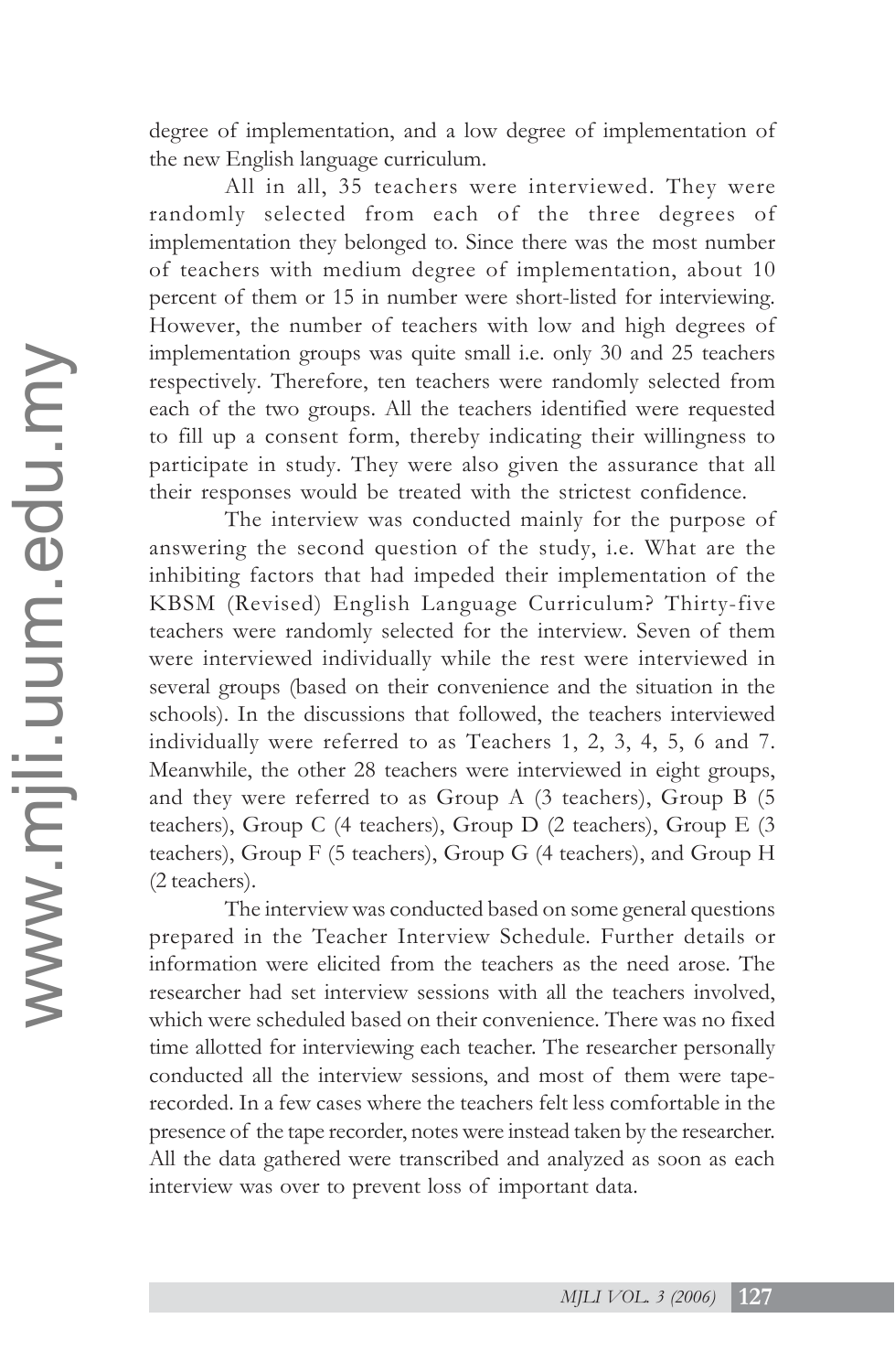#### **Analysis of Data**

Two types of data analysis were conducted since the study employed two types of data gathering instruments.

### **1. Analysis of the Questionnaire**

The set of data obtained via the questionnaire required the quantitative type of analysis. The teachers' responses to the questionnaires were analyzed using the SPSS 10.0 package, and the data analysis involved were the frequencies and percentages. The purpose was to analyze the teachers' responses regarding their implementation practices of the new English language curriculum.

As mentioned earlier, firstly the teachers' responses were measured on a three-point scale. Next, the teachers' perceived degree of implementation was determined by adding up their total scores for all the 22 Skills Specifications. This scoring system was adapted from Issa Meyes' (1994) study. If a teacher's total score was 22 points and below, he or she was designated as having a low degree of implementation. A total score of 23 to 44 points was designated as having a medium degree of implementation, while a total score of 45 points and above was considered as having a high degree of implementation.

### **2. Analysis of the Interview**

The second instrument used, i.e., the interview required the qualitative type of analysis. In analyzing the interview data, all the taped interviews were personally transcribed by the researcher as soon as the interview was over. This was to maintain the originality of the data collected and to ensure the accuracy of the transcription. In some cases where the interviews were not taped, the notes made during the interviews were rewritten as accurately and in the actual words used by the respondents during the interviews. This process was also conducted and completed as soon as the interview was over to prevent loss of important data.

The type of data obtained from these interviews was mostly informational. Therefore, the interpretations of these data were mostly subjective and impressionistic in nature. To analyze all the qualitative data, firstly all the teachers' responses during the interviews were grouped into different categories under several headings. Next, these data were analyzed and arranged into some common structures according to the frequencies of their occurrences. Finally, all the data were interpreted to establish some patterns and trends based on the teachers' responses.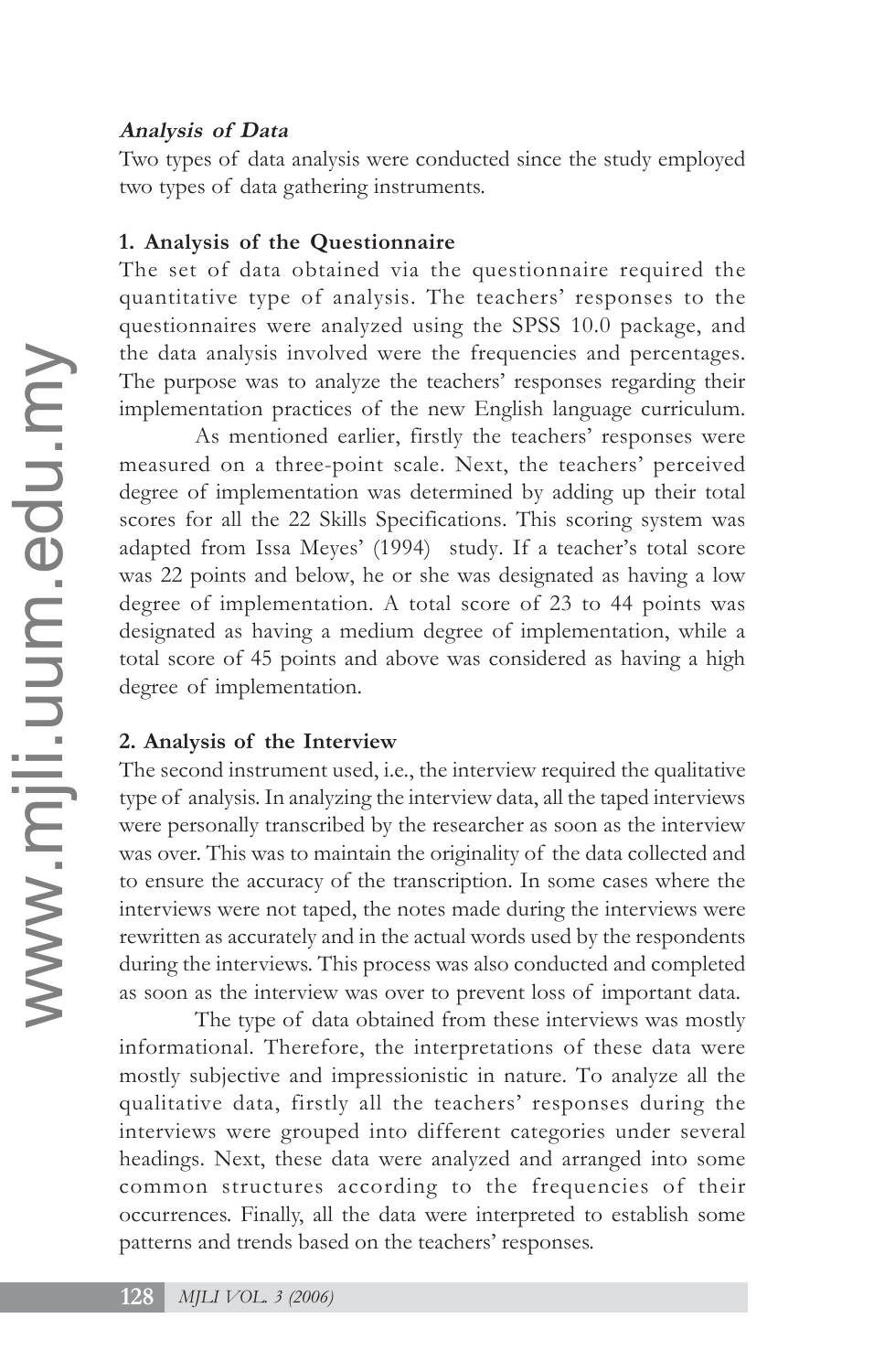### **RESULTS AND DISCUSSION**

This part sets to present the results and discuss the findings of this study in relation to the two research questions.

## **1. Teachers' Perceived Degree of Implementation of the KBSM (Revised) English Language Curriculum**

This part of the discussion sets to answer the first question of the study, i.e., What are the teachers' perceptions of their implementation of the Skills Specification of the *KBSM* (Revised) English Language Curriculum? The discussion is sub-divided into two parts. The first is an overall discussion of the teachers' implementation of all the 22 Skills Specifications, followed by a discussion of the teachers' degree of implementation of activities for each Skills Specification of the Form Four English language curriculum.

## **Teachers' Overall Degree of Implementation of ALL 22 Skills Specifications**

Table 1 depicts the teachers' overall degree of implementation of the activities recommended for all the 22 Skills Specifications. It was found to be only of mid-level, with 72.9 percent of them recording medium degree of implementation. This means that most of the teachers recorded having carried out only two or three out of the six activities suggested for a majority of the Skills Specifications. This was followed by 14.8 percent of them recording low degree of implementation, which means that these teachers had carried out only one or no activity at all for some of the Skills Specifications. Only 12.3 percent of the teachers recorded high degree of implementation, which meant that the teachers had carried out at least four or more activities for some of the Skills Specifications.

| <b>Skills</b> Specifications                   | Degree of Implementation |                              |                  |
|------------------------------------------------|--------------------------|------------------------------|------------------|
|                                                | Low                      | Medium                       | High             |
| All Skills Specifications<br>(No. 01 - No. 22) | 30 F                     | 148<br>$(14.8\%)$ $(72.9\%)$ | 25<br>$(12.3\%)$ |

**Table 1.** *Teachers' Degree of Implementation of All Skills Specifications*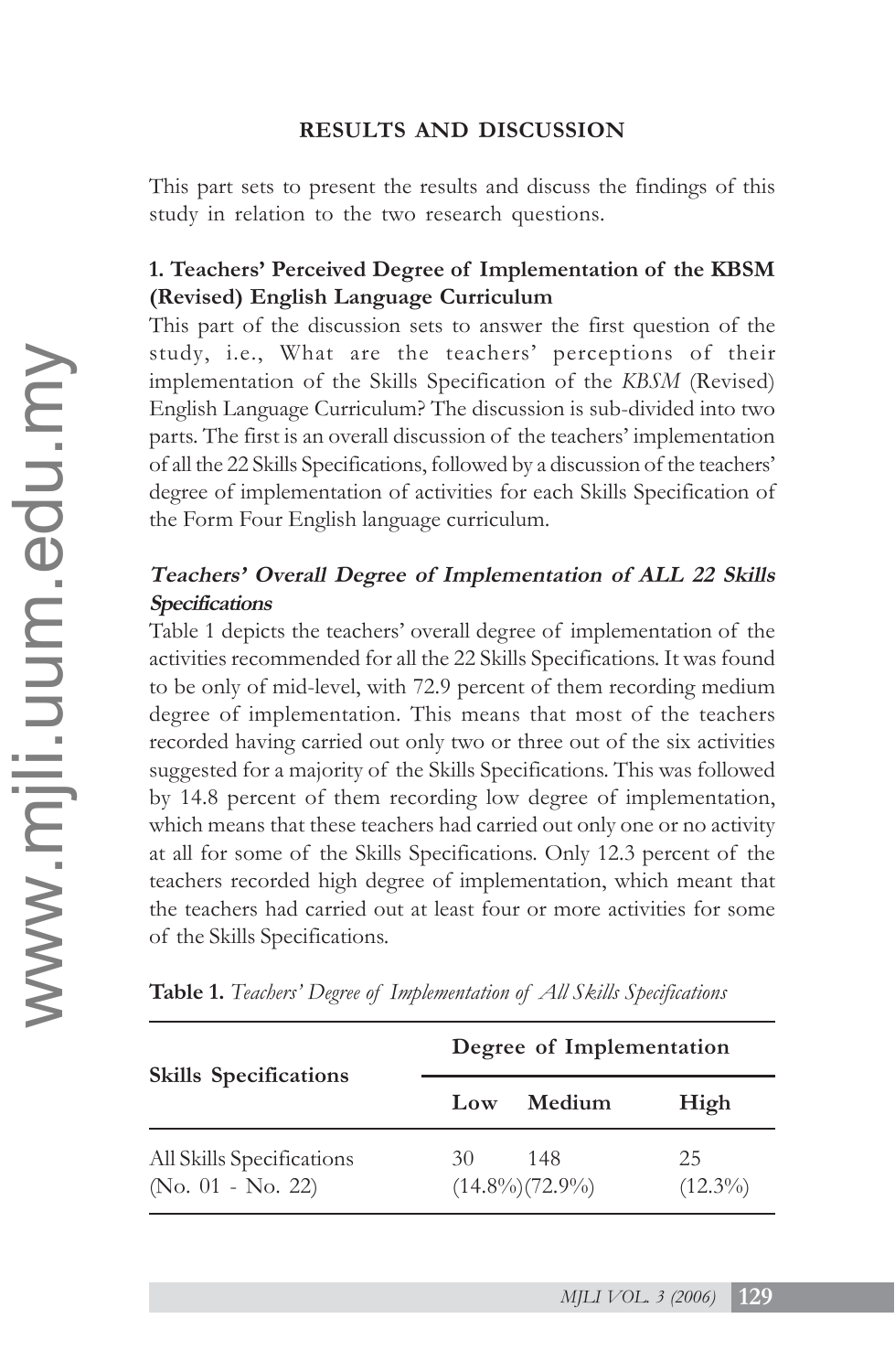## **Teachers' Degree of Implementation of Individual Skills Specification**

From Table 2, it can be summarized that a majority of the teachers recorded the highest percentages for medium degrees of implementation for 18 out of the 22 Skills Specifications. However, a majority of the teachers were found to have recorded high for only two out of the 22 Skills Specifications. The first was Skills Specification No. 1 (Talking and sharing information with others) whereby 47.3% of the teachers recorded high, while 52.7% of them recorded high for Skills Specifications No. 8 (Expressing concern in simple English). On the contrary, there were two Skills Specifications which most of the teachers obtained low degrees of implementation. The first was Skills Specifications No. 4 (Keeping a journal of daily activities) whereby only 12.8% recorded high implementation, followed by 19.7% of them recording high for Skills Specification No. 5 (Listening and discriminating between sounds).

| <b>Skills Specifications</b>  | Degree of Implementation |            |            |  |
|-------------------------------|--------------------------|------------|------------|--|
|                               | Low                      | Medium     | High       |  |
| 01. Talking and sharing       | 22                       | 85         | 96         |  |
| information with others.      | $(10.8\%)$               | $(41.9\%)$ | $(47.3\%)$ |  |
| 02. Responding to questions   | 22                       | 100        | 81         |  |
|                               | $(10.8\%)$               | $(49.3\%)$ | $(39.9\%)$ |  |
| 03. Relating personal         | 22                       | 96         | 85         |  |
| experiences.                  | $(10.8\%)$               | $(47.3\%)$ | $(41.9\%)$ |  |
| 04. Keeping a journal of      | 117                      | 60         | 26         |  |
| daily activities.             | $(57.6\%)$               | $(29.6\%)$ | $(12.8\%)$ |  |
| 05. Listening and             | 83                       | 80         | 40         |  |
| discriminating between sounds | $(40.9\%)$               | $(39.4\%)$ | $(19.7\%)$ |  |
| 06. Agreeing/disagreeing      | 26                       | 104        | 73         |  |
| politely.                     | $(12.8\%)$               | $(51.2\%)$ | $(36.0\%)$ |  |
| 07. Offering advice in        | 38                       | 101        | 64         |  |
| simple language.              | (18.7)                   | $(49.8\%)$ | $(31.5\%)$ |  |

**Table 2.** *Teachers' Implementation of Activities for Skills Specifications 01 - 22*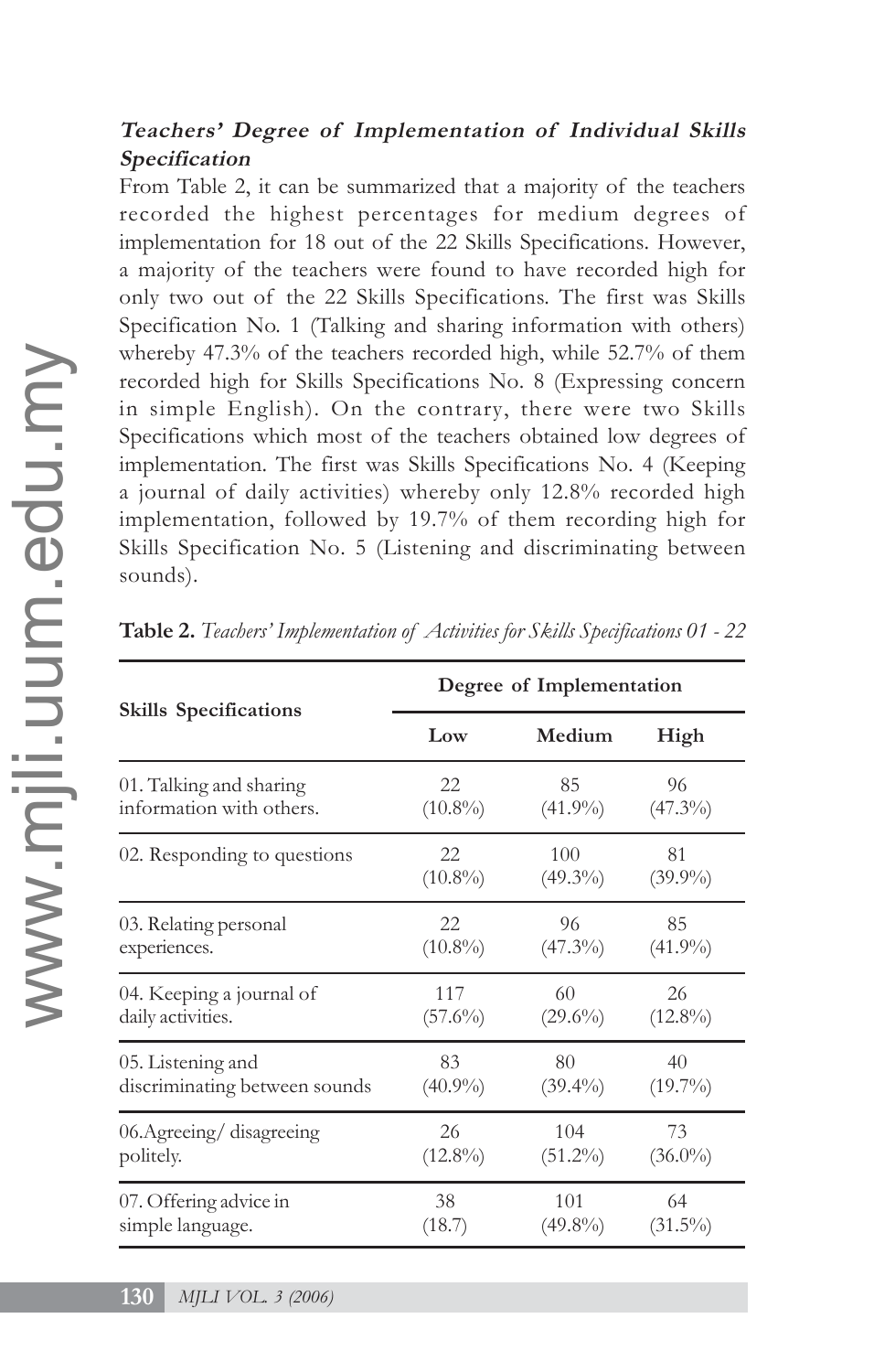| 08. Expressing concern in                                              | 31               | 65                | 107              |
|------------------------------------------------------------------------|------------------|-------------------|------------------|
| simple language.                                                       | $(15.3\%)$       | $(32.0\%)$        | $(52.7\%)$       |
| 09. Persuading someone                                                 | 37               | 112               | 54               |
| in simple language.                                                    | $(18.2\%)$       | $(55.2\%)$        | $(26.6\%)$       |
| 10. Making inquiries                                                   | 40               | 120               | 43               |
| in simple language.                                                    | $(19.7\%)$       | $(59.1\%)$        | $(21.2\%)$       |
| 11. Pronouncing words,<br>asking questions and<br>making statements.   | 59<br>$(29.1\%)$ | 100<br>$(49.3\%)$ | 44<br>$(21.7\%)$ |
| 12. Read current topics and                                            | 48               | 124               | 31               |
| exchange ideas.                                                        | $(23.1\%)$       | $(61.1\%)$        | $(15.3\%)$       |
| 13. Carrying on conversations                                          | 25               | 112               | 66               |
| with people.                                                           | $(12.3\%)$       | $(55.2\%)$        | $(32.5\%)$       |
| 14. Making decisions regarding                                         | 52               | 101               | 50               |
| actions to be taken.                                                   | $(25.6\%)$       | $(49.8\%)$        | $(24.6\%)$       |
| 15. Making enquiries,<br>comparisons and decisions<br>about a product. | 40<br>$(19.7\%)$ | 109<br>$(53.7\%)$ | 54<br>$(26.6\%)$ |
| 16. Placing an order for a                                             | 46               | 108               | 49               |
| product orally and in writing.                                         | $(22.2\%)$       | $(53.5\%)$        | $(24.3\%)$       |
| 17. Giving feedback/making a                                           | 31               | 131               | 41               |
| complaint about a product.                                             | $(15.3\%)$       | $(64.5\%)$        | $(20.2\%)$       |
| 18. Reading articles and giving                                        | 40               | 124               | 39               |
| opinions.                                                              | $(19.7\%)$       | $(61.1\%)$        | $(19.2\%)$       |
| 19. Suggesting ways to solve a                                         | 59               | 108               | 36               |
| problem.                                                               | $(29.1\%)$       | $(53.2\%)$        | $(17.7\%)$       |
| 20. Initiating and keeping a                                           | 55               | 113               | 35               |
| conversation going.                                                    | $(27.1\%)$       | $(55.7\%)$        | $(17.2\%)$       |
| 21. Making complaints orally                                           | 42               | 124               | 37               |
| and in writing.                                                        | $(20.7\%)$       | $(61.1\%)$        | $(18.2\%)$       |
| 22. Responding to a complaint<br>orally and in writing.                | 62<br>$(30.5\%)$ | $(56.7\%)$        |                  |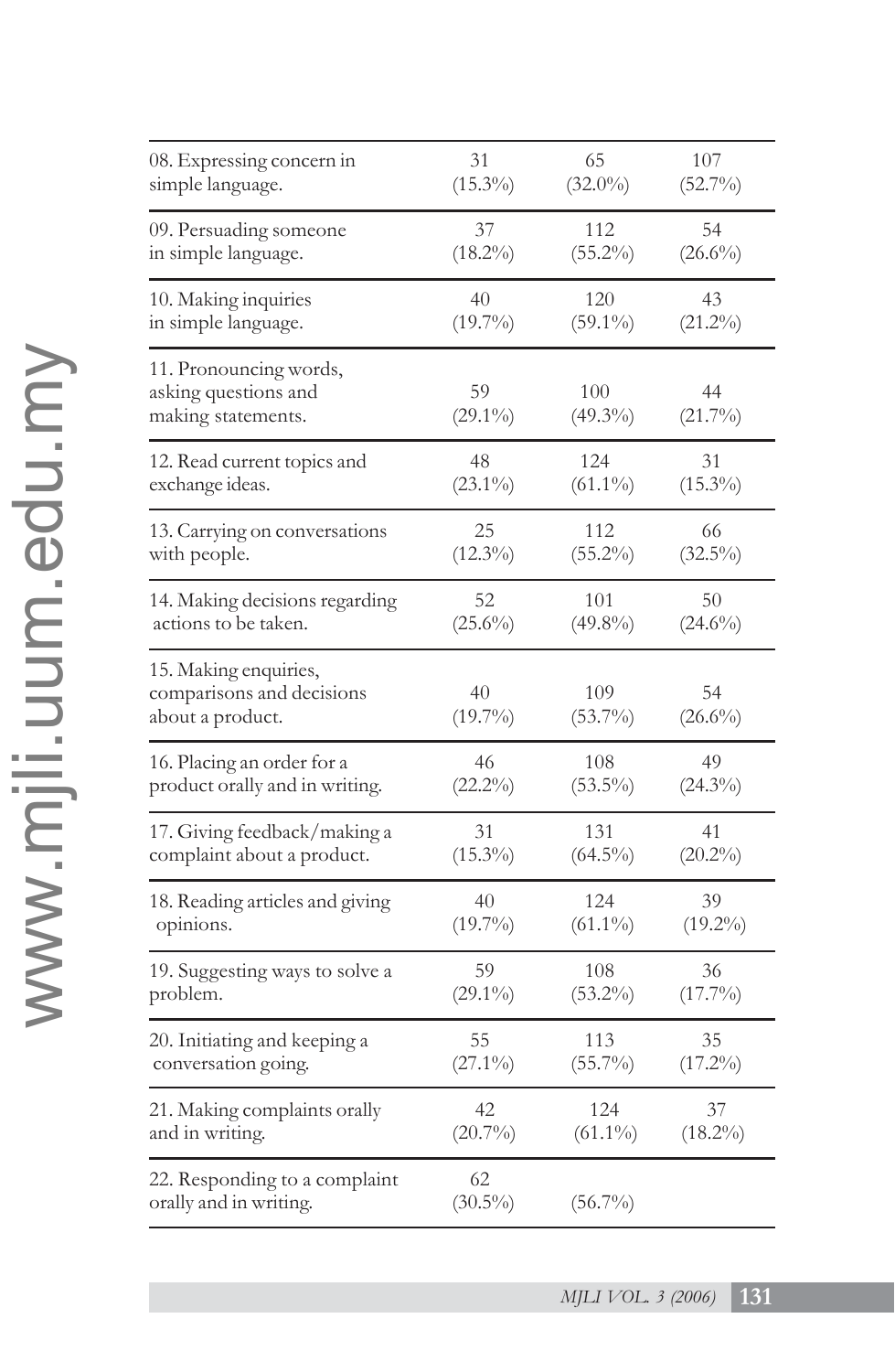There are altogether 22 Skills Specifications for the Language for Interpersonal Use component of the curriculum. From the discussion above, it can be concluded that most of the teachers (72.9%) perceived that they had recorded medium degrees of implementation for a majority of the Skills Specifications. According to the teachers, the relatively medium degree of implementation among them could be due to their efforts and commitments in overcoming some of the problems that hindered their implementation of the new English language curriculum in their schools. Among the problems were lack of information about the new curriculum, inadequate in-service training and irrelevant teaching materials.

These findings are almost similar to that of Issa Meyes' study (1994) on the Ruralization Program in Mali. His study found that about 70 percent of the teachers perceived their degree of implementation of most of the activities to be of medium level. He attributed this to two reasons. Firstly, Issa Meyes concluded that the teachers' ratings of some of the activities may have been been influenced by their ratings of the other activities as well. Secondly, the relatively medium degree of implementation among the teachers could be due to their efforts and commitments in overcoming some of the problems that hindered their implementation of the Ruralization programme in their schools.

### **2. The Inhibiting Factors that had Impeded Teachers' Implementation of the New Curriculum**

Although during the interviews the teachers had quoted various factors that may have inhibited their implementation of the new curriculum, only four factors are highlighted for discussion in this paper. These were factors that had topped the list of inhibiting factors based on the frequency of them being discussed by teachers during the interview sessions.

## **Too Many Components of the KBSM (Revised) English Language Curriculum**

A majority of the teachers mentioned that there were too many components or aspects of the new KBSM English language curriculum they had to understand and carry out for the whole year. The most outstanding was the three Areas of Language Use. For each of these areas, there are many Skills Specifications to be completed, e.g., the Language for Interpersonal Use alone has 22 Skills Specifications. These skills are in turn divided into several sub-skills to be achieved by students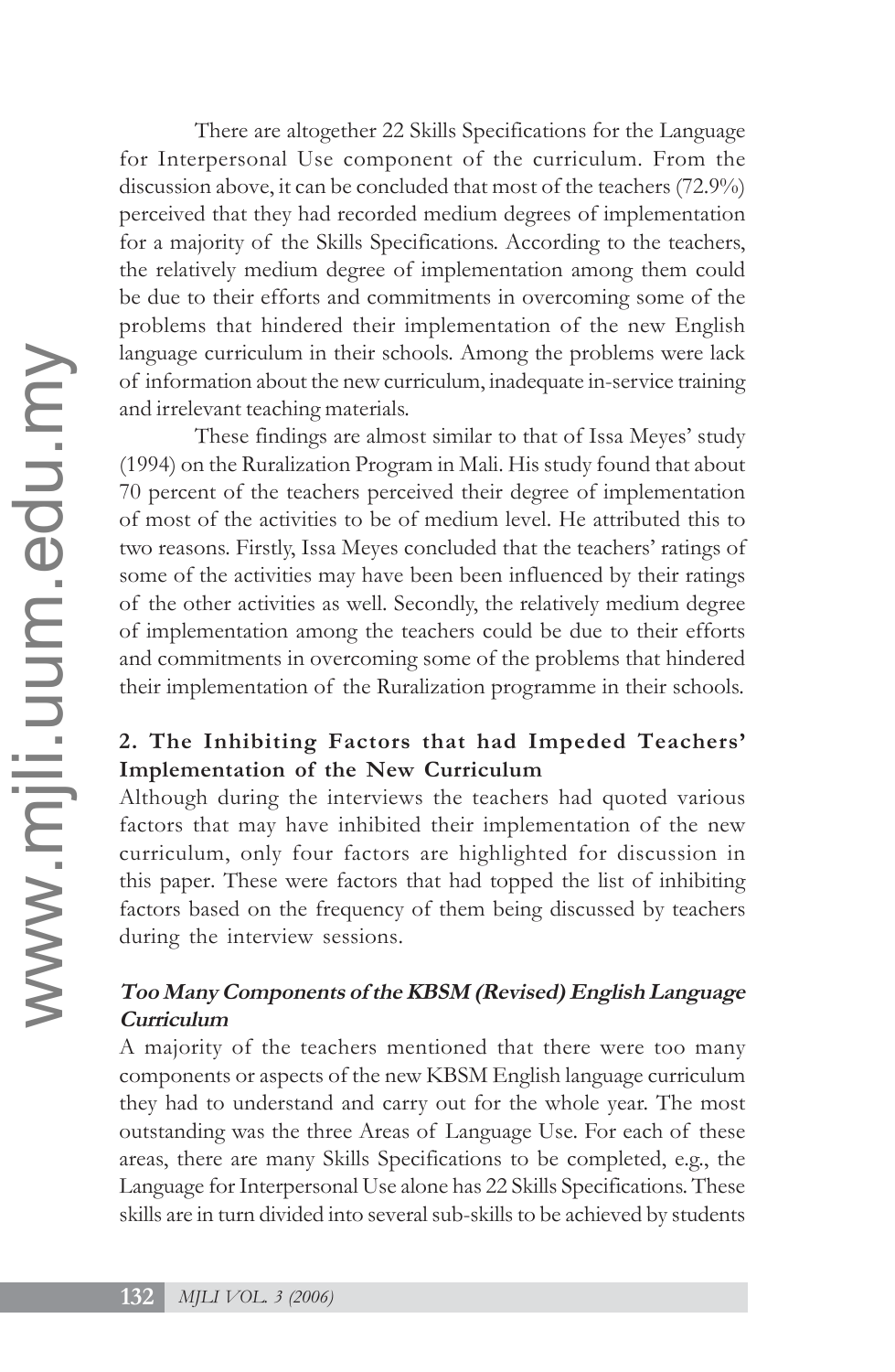by the end of the year. Teachers from Groups B, C and H also stressed during the interviews that "there were too many activities that had to be carried out with the students for each Skills Specification".

Meanwhile, teachers from Groups A, D and F claimed that the diverse components and aspects of the new curriculum contributed to their inability to carry out more than half of the activities specified in the *Huraian Sukatan Pelajaran* and the textbook. Some of them confessed that they "needed a lot of time to prepare each lesson carefully because basically the syllabus is new"; and "we had to study and spend many hours trying to understand each language use, the new themes and topics, and also the new activities suggested before carrying them out in the classroom". In fact, many of the teachers interviewed lamented that "due to the diverse components of the new curriculum we had to spend more time preparing each lesson plan than the actual time we take in class to teach the lesson itself ".

One of the reasons for the problem faced by teachers could be due to the fact that they were not involved in the early stages of the curriculum development process. This is in line with Fullan's (1991) theory that if teachers were not made aware of the factors that influence their implementation of a new curriculum, then it would negatively affect the extent of their implementation. This would result in teachers' failure to use the products as they were intended to (McNeil, 1977).

A local study by Pandian and Ramiah (2002) also discovered low understanding among teachers having to teach mathematics and science in English. This was because the new curriculums were abruptly introduced, and hence teachers did not play an active role in designing it. Orland-Barak, Kemp, Ben-Or and Levi's study (2004) suggests the possibility of increased success in teachers' implementation of a new curriculum if they were more involved in the early stages. Hannah Danesvari (1995) also found some disparities between the plans of curriculum developers and the actual situations in the classrooms. Her study established that due to many constraints, the teachers' implementation of the former *KBSM* English Language Curriculum was more focussed on topics related to classroom situations. Therefore they could not pay much attention to the wider contextual issues such as the cultural, economic and historical issues during English lessons.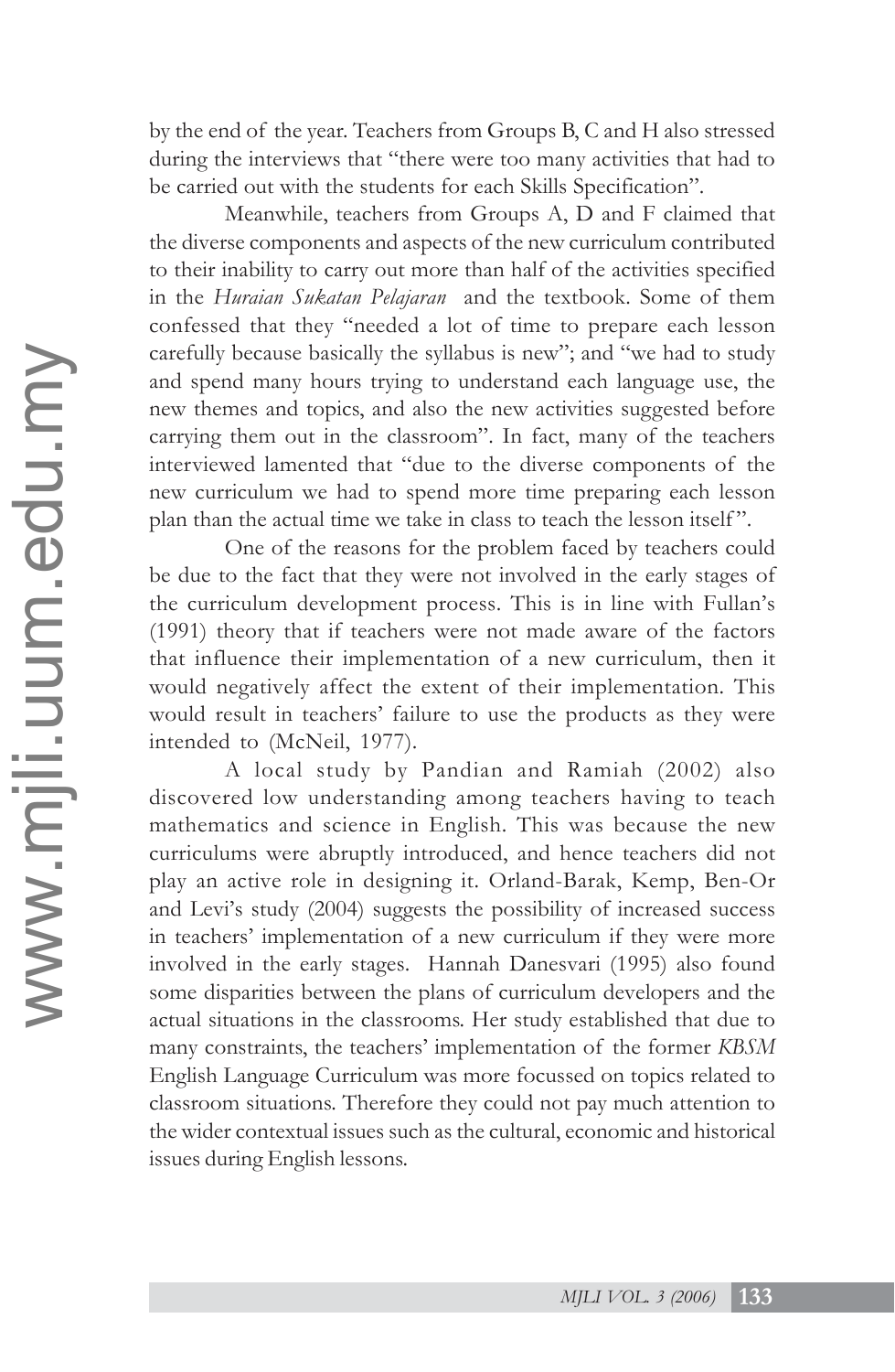#### **Inadequate In-service Training**

The second inhibiting factor faced by the teachers was the lack or inadequacy of in-service training. This was expressed by a majority of the teachers interviewed, who claimed that "the training sessions were not comprehensive", and "were held for short duration of time only". Besides this, some teachers also expressed their views that "the training sessions were not held in proper sequence, i.e., there was no link or follow-up from one training session to the other". Generally, Teachers 1, 2, 3 and 5 stated that although they did attend some training sessions, they "did not comprehend the new curriculum since the training was conducted in isolation from one another", and they "are usually held for a very short period of time, i.e., two or three days only".

The teachers from Groups B, F, and G attributed their failure to comprehend the new curriculum due to the lack of proper planning and organization on the part of the authorities concerned. In fact, one teacher from Group F claimed that "all these deficiencies made the inservice training neither relevant nor adequate to our needs". Surprisingly, almost half of the teachers interviewed claimed that they did not attend any training at all, be it at the national, state, district or even school level. According to some teachers from Group G, they either "received the letter from the JPN only one day before the training session started", or "on the day the training started", and in one case the teacher claimed that she "received the letter after the whole training session was over".

Hence, the lack of training on the teachers' part was another inhibiting factor most often cited by teachers during the interview sessions. Even teachers who had attended some training saw it as an inhibiting factor, particularly because it was still not sufficient for them to get a good grasp of the new components in the curriculum. On top of that, the lack of proper planning and organization of the training sessions made them less effective to the teachers. The importance of training was also expressed by Goodlad (1979) since it would ensure that the teachers could use the products as set by the authorities in their respective schools. Lack of it would mean teachers would not have clear ideas as to what need to be done.

Noor Azmi (1988) found an inhibiting factor similar to that of this study, i.e. the inadequate training and teaching materials that greatly impeded the teachers' work. His findings are almost similar to the ones of this present study, since many teachers in this study also felt that they lacked proper guidance and supervision due to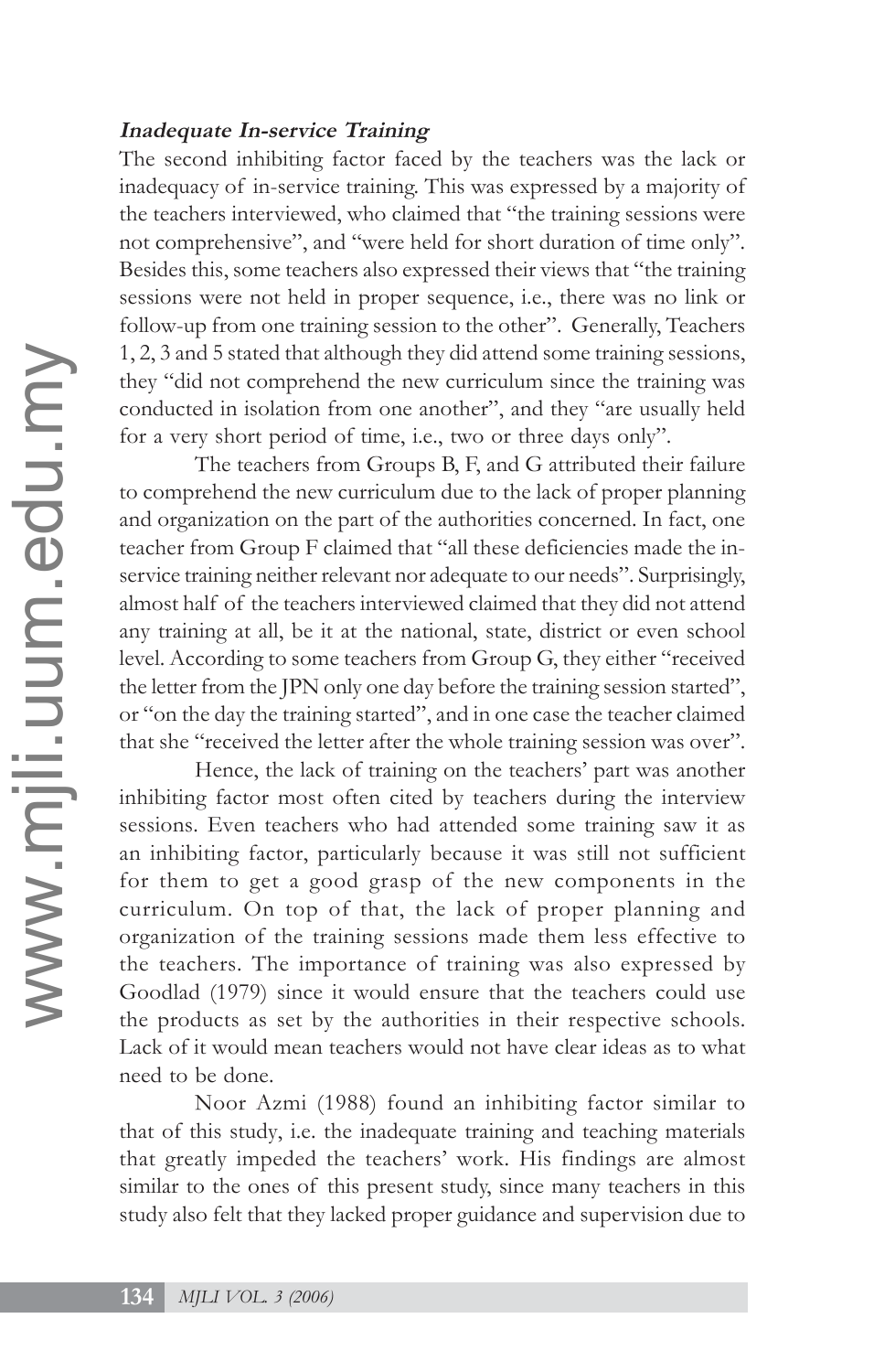poor organization of the in-service training by the authorities concerned. As such, many of the teachers he interviewed claimed that they had to make use of their seniority in terms of age and experience in teaching English in secondary schools to ensure effective implementation of the new curriculum.

Agrawal's study (2004) provides almost similar findings to those of this study. Teachers in New Delhi were required to attend the Communicative English Language Teaching Orientation Courses to familiarize them with the new curriculum. However it was discovered not only was the in-service training provided limited in number but they were also not made available to every teacher. So the courses were not significant in helping teachers understand the new curriculum and the new approach to teaching English, and hence failed in improving their capabilities and performance in the classroom.

#### **Time Constraints**

Many of the teachers interviewed agreed that time constraint was indeed an inhibiting factor to them. According to them (Groups A, C, D, F and G), they had "too many other roles and duties to perform besides teaching". Among other things, they also had to do a lot of paper or clerical work such as prepare test and exam questions, mark students' work and exam scripts, collect students' fees etc. According to Teacher 1, all these extra duties had "either directly or indirectly affected our implementation of the new curriculum in the class". On top of that, Teachers 3 and 6 claimed that they were "also responsible for the preparation and administration of exams, tests, quizzes etc. both in the classrooms and at the school level". The situation was worsened by the big class sizes they had to cope up with. Many of them claimed they had an average total of 40 to 45 students in each class. This has "posed a serious problem for teachers since class control was difficult, and organizing the students to participate in the activities was very time-consuming".

Related to the time constraint issue was the number of English lessons the teachers had to teach in a week. Many of them had 20 or more periods of English per week. Teachers 2, 4, 5, and 7 generally agreed that "preparing the lessons was problematic and timeconsuming" for them. This was because they could not use the same exercises or teaching materials in all the four or five classes because of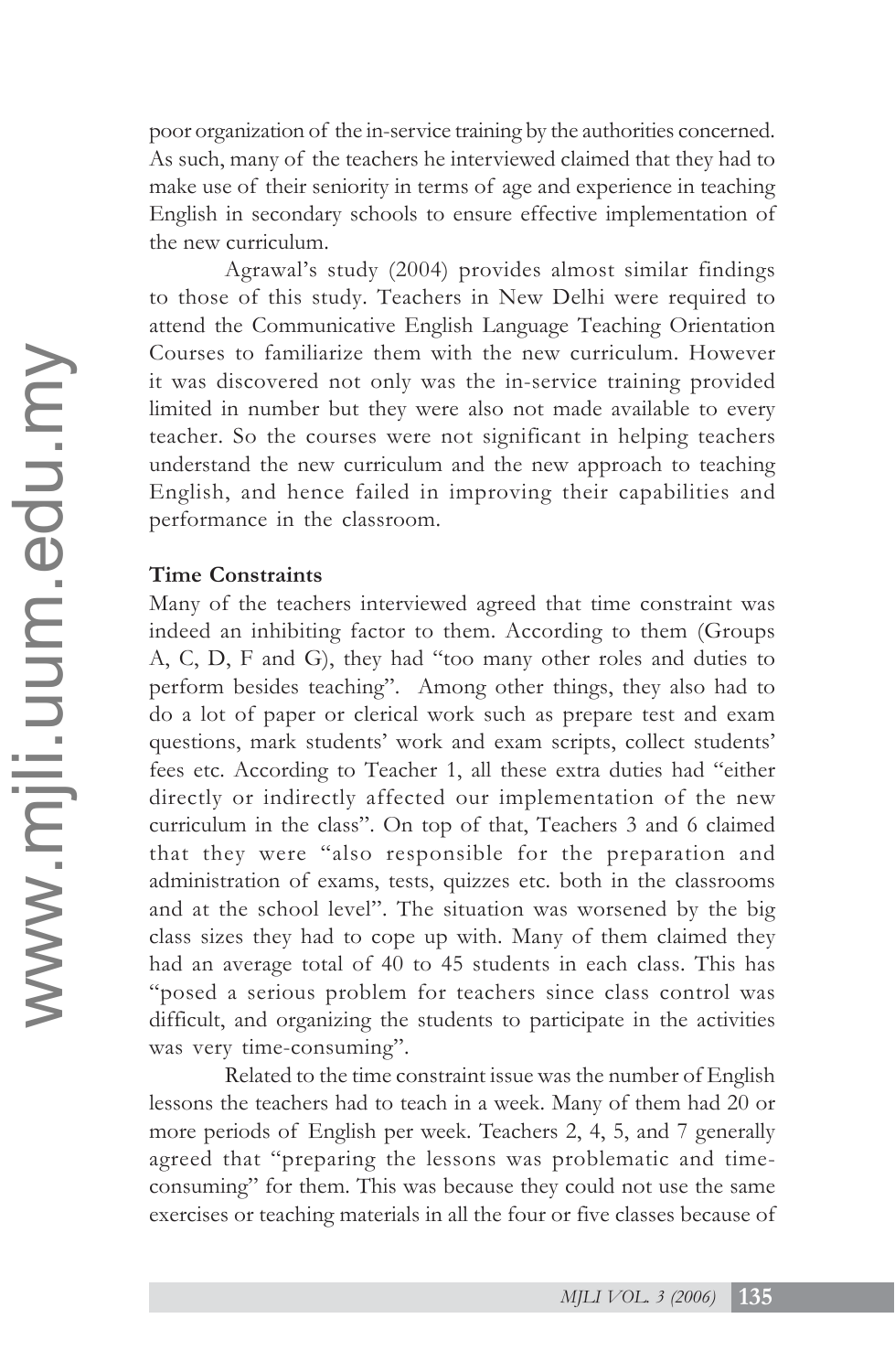the students' different levels of proficiency and interest in the subject matter. In fact, teachers from Groups C, F and G commented that most of the time they had to "prepare slightly different exercises or activities even among the students in the same class, to cater to their different levels of proficiency in English language". This was also necessary to avoid boredom and lack of motivation among the less proficient students as well as to provide a challenge for the better ones. Many of the teachers interviewed claimed that "all these additional tasks had impeded their ability to fully carry out all the activities of the new curriculum".

Based on the discussion above, it can be concluded that another often-quoted inhibiting factor by the teachers was time constraint, which according to them led to their inability to carry out all the activities specified in each Skills Specification. The main problem was that teachers were expected to carry out various activities for the different Skills Specifications, which required a lot of efforts, preparation and time on their part. As such, they could not implement most of the activities listed in the Skills Specifications of the new English language curriculum.

Some of the teachers interviewed in this study said that many of them had too many other duties and work to carry out besides teaching. Furthermore, some of them who had to teach many classes of English (20 to 25 periods per week) found that it was a hindering factor for them, particularly in terms of preparing suitable lessons and materials for each class. An almost similar finding as this was made by Suaidi Haji Otek (1995) in his study on teachers' implementation of the *KBSR*. He found that many teachers had complained that they were expected to do too much in the curriculum. On top of that, they also had to cope up with other extra-curricular activities and over-sized classes.

#### **Inadequate and Irrelevant Teaching Materials**

A majority of the teachers also felt that the irrelevant and inadequate teaching materials were the other inhibiting factors for their effective implementation of the new curriculum. Almost all of them confessed that they "needed more teaching materials, not only in terms of quantity but also quality". One problem faced by quite many teachers (Groups B, D, E, F and G) was the lack of suitable or relevant teaching materials, especially "in the form of grammar exercises, reading passages, listening texts and suggestions for class activities".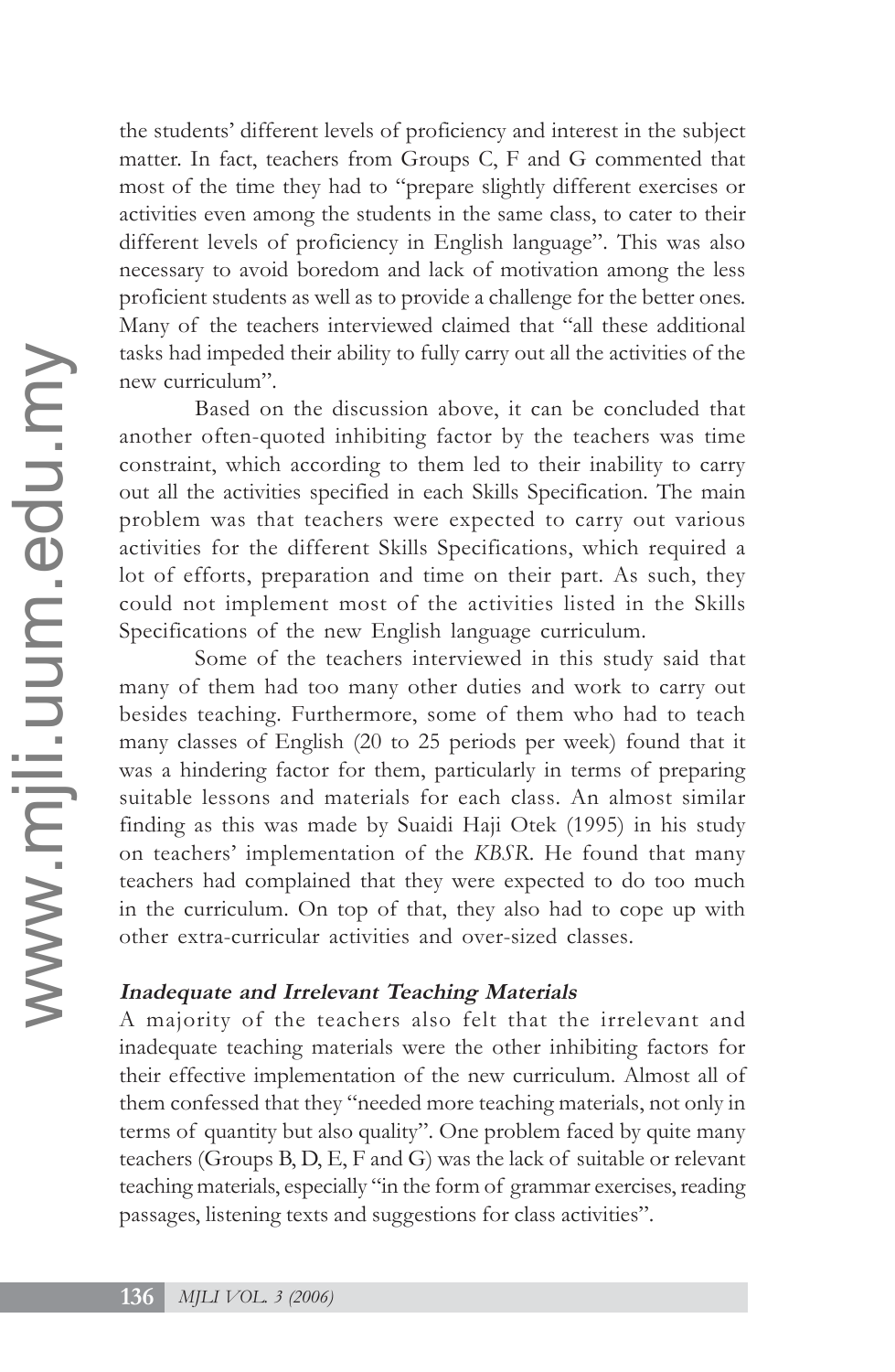Another problem related to this was the inadequate types of teaching materials provided, whereby about one-third of the teachers wanted "other materials besides the textbook and the *HSP"*. Many of them expressed their wish for "students' workbook, a detailed scheme of work, audio-visual materials and some types of computer software for use in the classroom". Some of the teachers (Teachers 2, 3 and 6) also explained that they were dissatisfied because some materials were only provided for certain teachers but not for others. An example was the *Europlus software*, which was not made available to all teachers, especially those from rural schools.

The final inhibiting factor highlighted in this study was the lack of relevant and adequate teaching materials which were said to pose serious problems to the teachers. These teaching materials were described as either not up to the students' proficiency level, not interesting, or not sufficient for teachers' use in the classroom. The only material found to be helpful by most of the teachers was the textbook that accompanied the new curriculum. As such, the teachers suggested for more and relevant materials be made available to them. These included computer software, suitable reading passages, workbooks, taperecorded materials, reading passages, and teaching aids such as cassettes, diskettes etc. (However, it should be noted that some of these materials may have been made available to teachers since this study was conducted).

### **CONCLUSION**

Several conclusions can be made based on the findings of this study. Firstly, there were several factors that had impeded teachers' implementation of the new curriculum. They were time constraint, the students' proficiency level and attitude towards English, the teaching materials and in-service training they received, and the big class sizes and number of teaching periods. It should be noted that some factors such as the in-service training and teaching materials functioned as both facilitating and inhibiting factors for the teachers.

The findings presented in this paper would hopefully serve as significant contributions to increase the literature in the implementation of curriculum changes in the Malaysian classrooms. Firstly, they would function as guidelines for several groups of people involved in the teaching and learning of English language, such as teachers, students,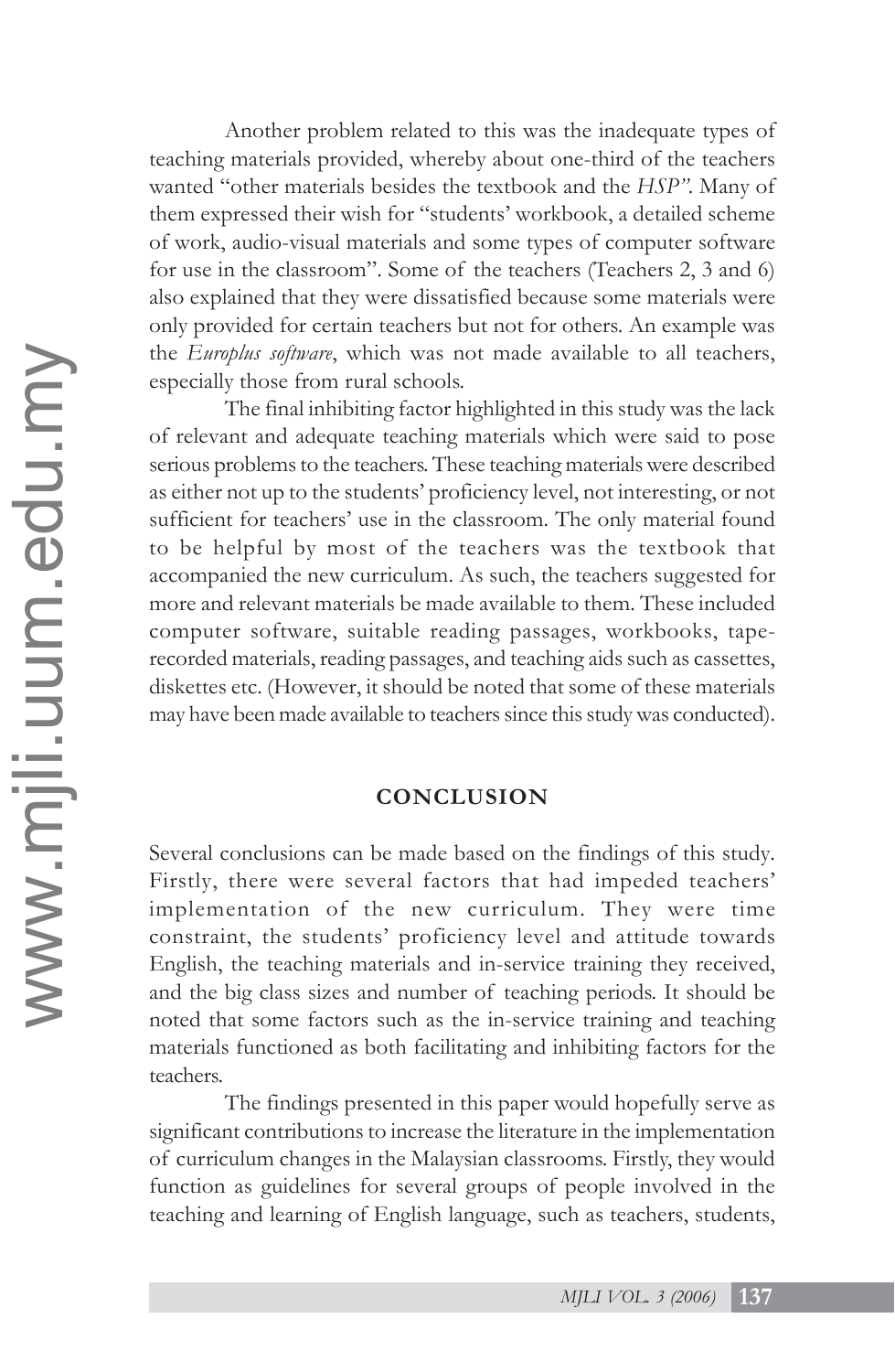the *Jurulatih Utama (JUs)* and parents. Secondly, it is hoped that they would provide some useful insights to the authorities concerned as to which aspects of the new Form Four English language curriculum that need to be analyzed and improvised. These would ultimately not only improve teachers' degree of implementation of the new syllabus, but also help increase students' interest to learn the language and also improve their proficiency in it.

#### **REFERENCES**

- Adamson, B. (2003). China's official English: The Curriculum for junior secondary schools since 1949. *Humanising language teaching*, year 5, issue 3.
- Agrawal, M. (2004). Curricular reforms in schools: The importance of evaluation. *Journal of curriculum studies*, *37*, pp. 361 - 379.
- Anna Christina Abdullah. (1989). *Kepercayaan guru terhadap peranan mereka dalam proses perkembangan kurikulum*. Unpublished M.Ed. dissertation, Universiti Sains Malaysia.
- Borg, W.R.and Gall, M.D. (2002). *Education research: An introduction.* (5<sup>th</sup>ed.). New York: Longman.
- Cheng, Yin Cheong. (1994). Effectiveness of curriculum change in schools. *The international journal of educational management, 8*, issue 3.
- Fullan, M. (1982*). The meaning of educational change*. New York: Teachers College Press.
- Fullan, M. (1991). *The new meaning of educational change*. New York: Teachers College Press.
- Fullan, M. (2000). The three stories of education reform. *Kappan Professional Journal 2000*, *81*, pp. 581-584.
- Goodlad, J.I. (1979). *Curriculum inquiry*. New York: McGraw Hill.
- Hannah Danesvari, P. (1995). *Fragments of a vision : A case study of the implementation of an English language curriculum programme in five Malaysian secondary schools*. Doctoral thesis, University of East Anglia.
- Issa Meyes, C. (1994). *Ruralization of Malian fundamental education:The relationship between its degree of implementation and teachers' perceptions*. Unpublished doctoral dissertation. Universiti Sains Malaysia.